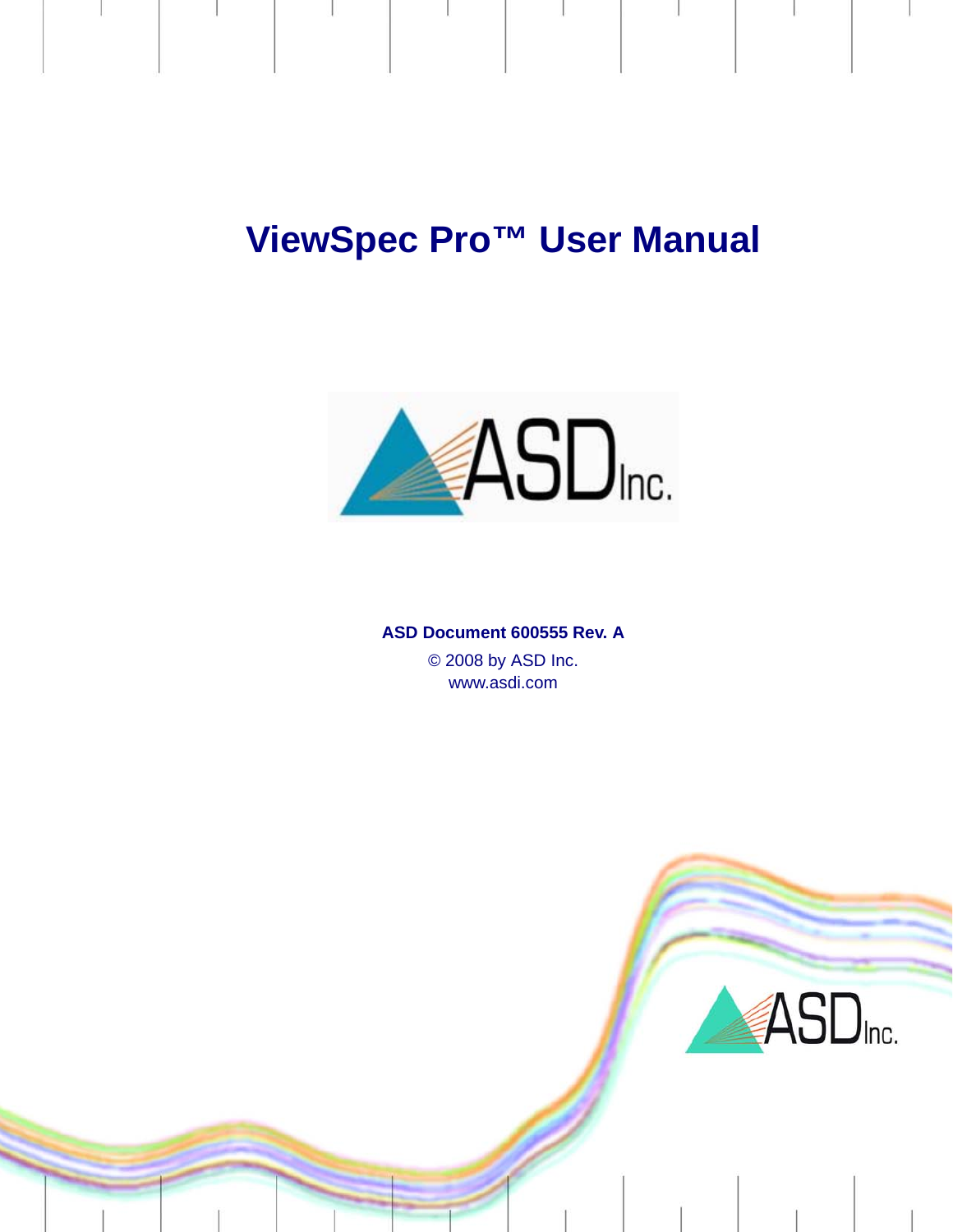

### <span id="page-1-3"></span><span id="page-1-0"></span>**Trademark Information**

ASD Inc.

2555 55th Street Boulder, CO 80301 USA Phone: (303) 444-6522 www.asdi.com

FieldSpec®, LabSpec®, QualitySpec®, TerraSpec®, AgriSpec®, RxSpec®, ViewSpec™, RS3™, Indico™, and goLab™ are registered, and unregistered trademarks, and the intellectual property of ASD Inc. All trademarks used or displayed in this document are the property of ASD, its affiliates, or third party owners. Unauthorized use of these trademarks is illegal and punishable by law. Nothing contained in this document is to be construed as granting, by implication, estoppel, or otherwise, any license or right of use of any such trademark without the prior and express written permission of ASD, or such third party owner.

This document contains proprietary information protected by copyright law and may not be reproduced in any manner without the express written approval of ASD Inc.

The information and specifications contained in this manual are subject to change without notice. ASD Inc. shall not be held liable for technical, editorial omissions, or errors made herein; nor for incidental or consequential damages resulting from furnishing, performance, or use of this material.

### <span id="page-1-2"></span><span id="page-1-1"></span>**Technical Support**

If you have any questions or concerns, please contact ASD Inc. by phone, fax, or email:

Phone: 303-444-6522 X-144 Fax: 303-444-6825 email: support@asdi.com Web: www.asdi.com ftp: ftp.asdi.com

Technical support is committed to providing you with a timely response to your questions. We will work with you to provide solutions to your applications. Technical support is available to answer your questions Monday thru Friday, 8 am to 5 pm Mountain Standard Time. We will happily respond to your e-mail queries as well.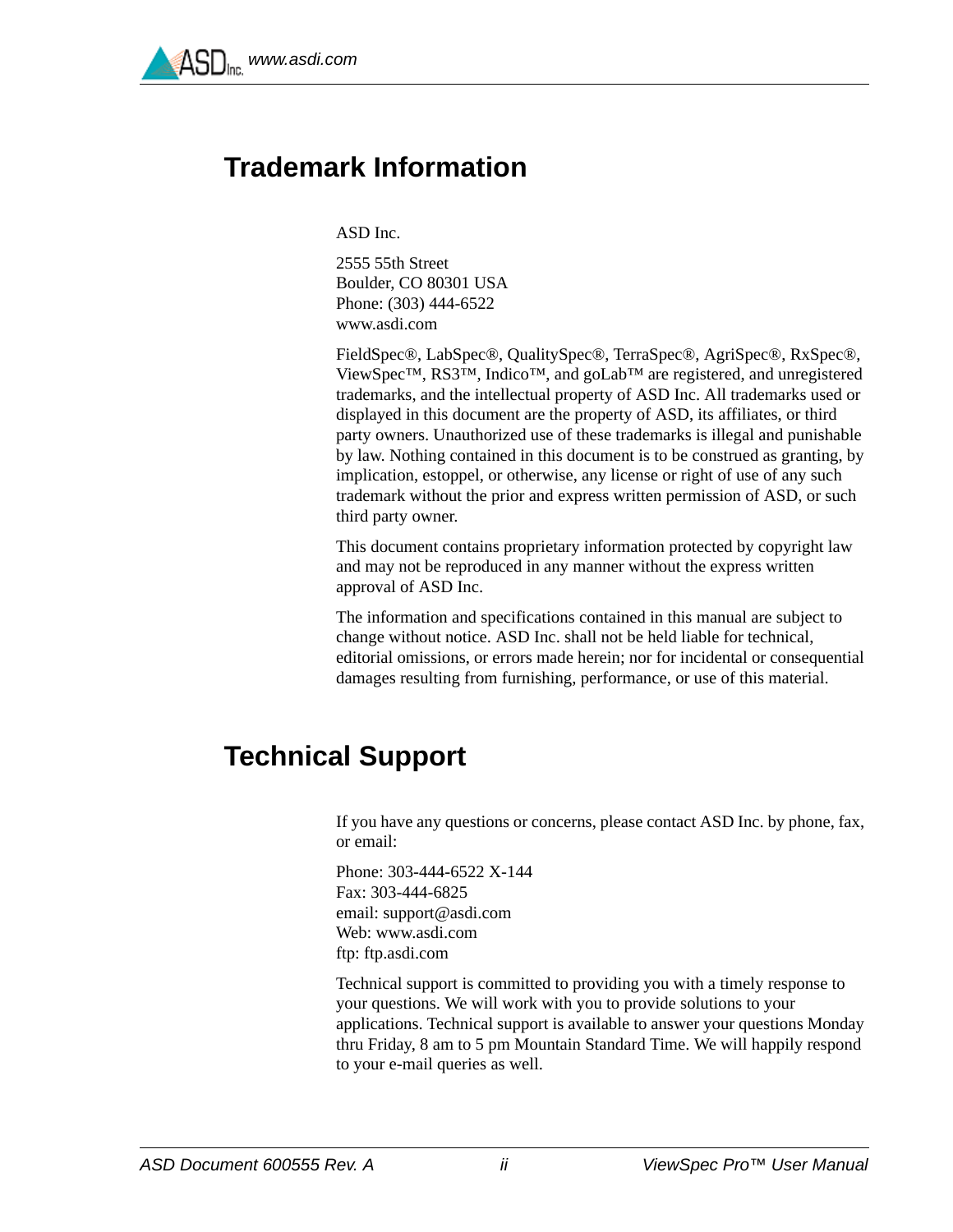# **Table of Contents**

| <b>INDFX</b> |
|--------------|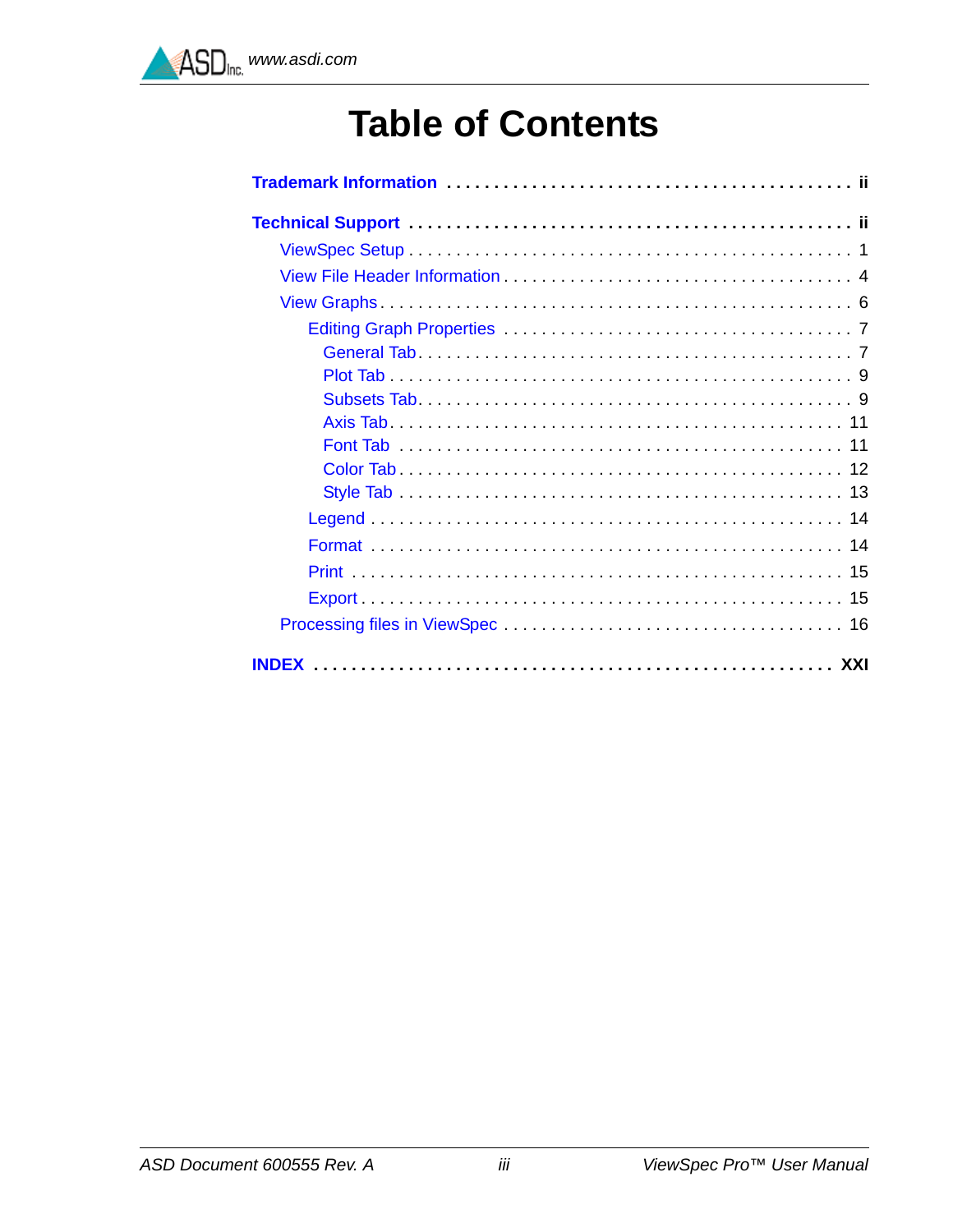# *Chapter 1 ViewSpec Pro*

The ViewSpec™ application is a program used for post-processing spectra files that were saved using an ASD instrument.

You can initiate ViewSpec Pro by using one of the following:

- From the RS3 Software: **Control->**ViewSpec Pro**...** pull-down menu. **[Alt+C,V]**
- <span id="page-3-1"></span>• Clicking on the ViewSpec Pro icon from the desktop.

### <span id="page-3-0"></span>**1.1 ViewSpec Setup**

Step 1 Select the input directory for the spectra files.

The input directory is the location where your spectra data files reside, as well as your calibration files.

For the input files, use:

- **Setup->Input Directory...** pull-down menu item.
- **Alt+S, I** key combination.

| File<br><b>Process</b><br><b>View</b> | Setup | Help                         |
|---------------------------------------|-------|------------------------------|
|                                       |       | Input Directory - c:\QCdata  |
|                                       |       | Output Directory - c:\QCdata |
| C:\QCdata\1i15121.ral                 |       |                              |
| C:\QCdata\NE1512100000.asd            |       |                              |
| C:\QCdata\NE1512100001.asd            |       |                              |
| C:\OCdata\NE1512100002.asd            |       |                              |

Figure 1-1 **Setup** pull-down menu.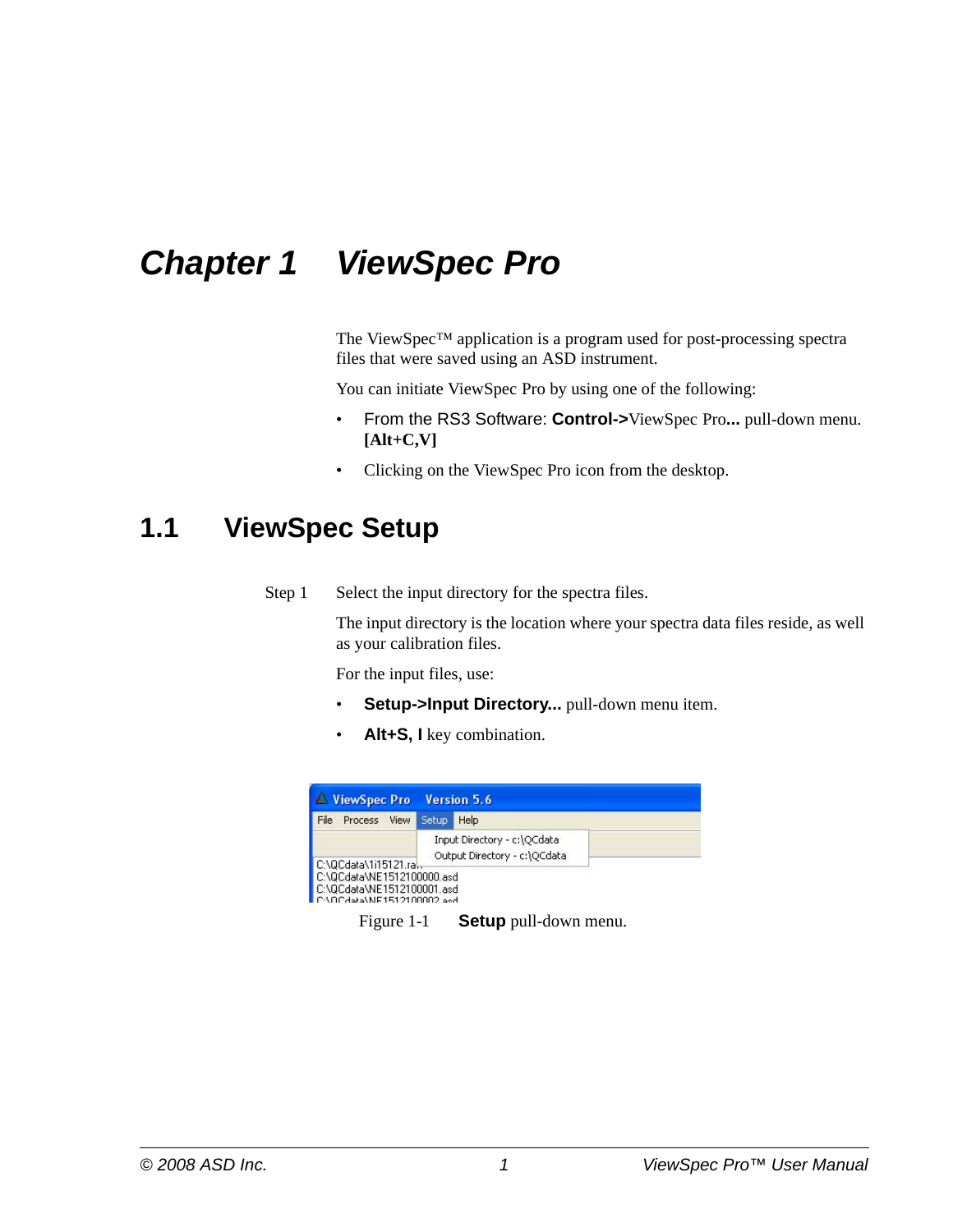

When selecting a *new* input directory, a window will open asking if you want the output directory to be the same as the input directory.





Step 2 The input and output directories do not have to be the same directory. To select a different output directory for the spectra files.

For the output files, use:

- **Setup->Output Directory...** pull-down menu item.
- Alt+S, O key combination.

The input and output directories do not have to be the same directory.

The current input and output directories are shown on the bottom of the ViewSpec window, as shown below.

| ∎ UNQUQataNNE TOTZTUUUUO,asq |  |                       |                        |  |
|------------------------------|--|-----------------------|------------------------|--|
|                              |  |                       |                        |  |
| 10/3/2008 10:56:52 AM        |  | Input Path: C:\QCdata | Output Path: c:\QCdata |  |
|                              |  |                       |                        |  |

Figure 1-3 Input and Output Directory Location.

Step 3 Select **File->Open** on the main menu bar and then choose the files for post-processing.

> RS<sup>3</sup> files will have different extensions (three digit numbers) depending on the file format or how they were generated.

|      |       | W ViewSpec Pro Version 5.6 |      |  |
|------|-------|----------------------------|------|--|
| File |       | Process View Setup         | Help |  |
|      | Open  |                            |      |  |
|      | Close |                            |      |  |
|      | Exit  |                            |      |  |

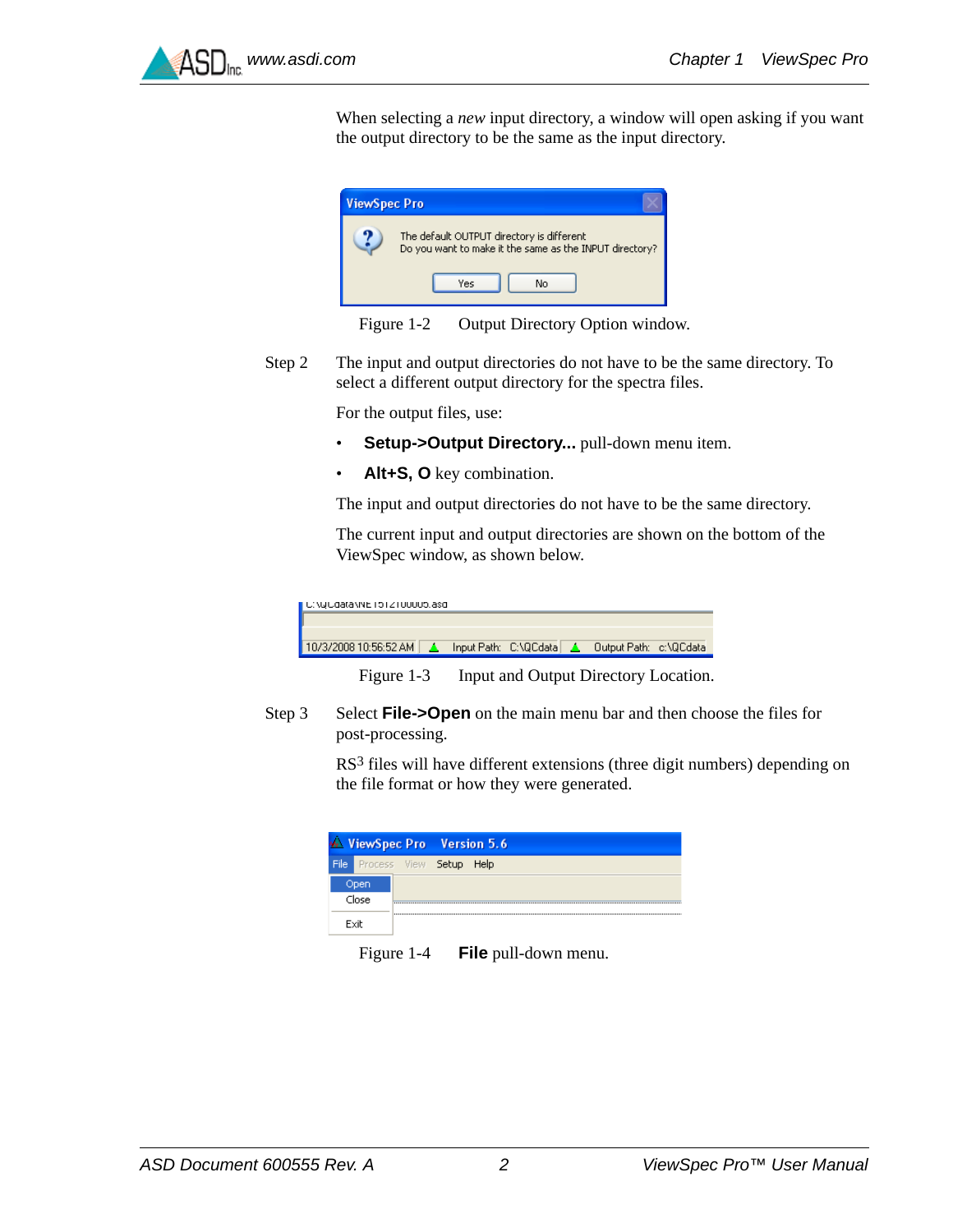

The following dialog box will be displayed, automatically taking you to the directory selected in step 1.

| <b>Select Input File(s)</b>       |                                                                                                                                                    |                 |                                                                                                                                          |                    |                                                                                                                        |
|-----------------------------------|----------------------------------------------------------------------------------------------------------------------------------------------------|-----------------|------------------------------------------------------------------------------------------------------------------------------------------|--------------------|------------------------------------------------------------------------------------------------------------------------|
| Look in:                          | <b>OCdata</b>                                                                                                                                      |                 |                                                                                                                                          | r≠ m∙              |                                                                                                                        |
| My Recent<br>Documents<br>Desktop | <b>同</b> Imp15121.ill<br>NE1512100000.asd<br>A NE1512100001.asd<br>Le NE1512100002.asd<br>NE1512100003.asd<br>NE1512100004.asd<br>NE1512100005.asd |                 | NE1512100014.asd<br>NE1512100015.asd<br>NE1512100016.asd<br>NE1512100017.asd<br>NE1512100018.asd<br>NE1512100019.asd<br>NE1512100020.asd | Mi15121.raw<br>is. | NE1512100029.asd<br>▲ NEdL15121.ned<br>NEdL15121.xps<br>▲ NEdL15121b.ned<br>▲ Ni1512100001.asd<br>Ni1512100001.asd.rad |
| My Documents                      | NE1512100006.asd<br>NE1512100007.asd<br>NE1512100008.asd<br>NE1512100009.asd<br>NE1512100010.asd<br>NE1512100011.asd                               |                 | NE1512100021.asd<br>NE1512100022.asd<br>NE1512100023.asd<br>NE1512100024.asd<br>NE1512100025.asd<br>NE1512100026.asd                     | RS3.ini            | ▲ OF1512100000.asd<br>OF1512100001.asd<br>PPR1512100000.asd<br>PPR1512100000.asd.rac<br>RTR1512100000.asd              |
| My Computer                       | NE1512100012.asd<br>NE1512100013.asd<br>∢<br>File name:                                                                                            | <b>TITL</b>     | NE1512100027.asd<br>NE1512100028.asd<br>"NE1512100029.asd" "NE1512100000.asd" "                                                          |                    | spectrum00001.asd<br>spectrum00002.asd<br>Open                                                                         |
| My Network                        | Files of type:                                                                                                                                     | All Files (*.*) |                                                                                                                                          |                    | Cancel                                                                                                                 |

Figure 1-5 Input File Selection window.

Step  $4$  Select the file(s) from the list available in the directory.

- Use the '**Shift**' or '**Ctrl**' keys in conjunction with the mouse click to select multiple files.
- Use the '**Files of type**' combo box to show only files with certain file extensions.
- Step 5 When you have selected the files you desire, click '**Open**'.
- Step 6 To close files in ViewSpec Pro select **File->Close** on the main menu bar.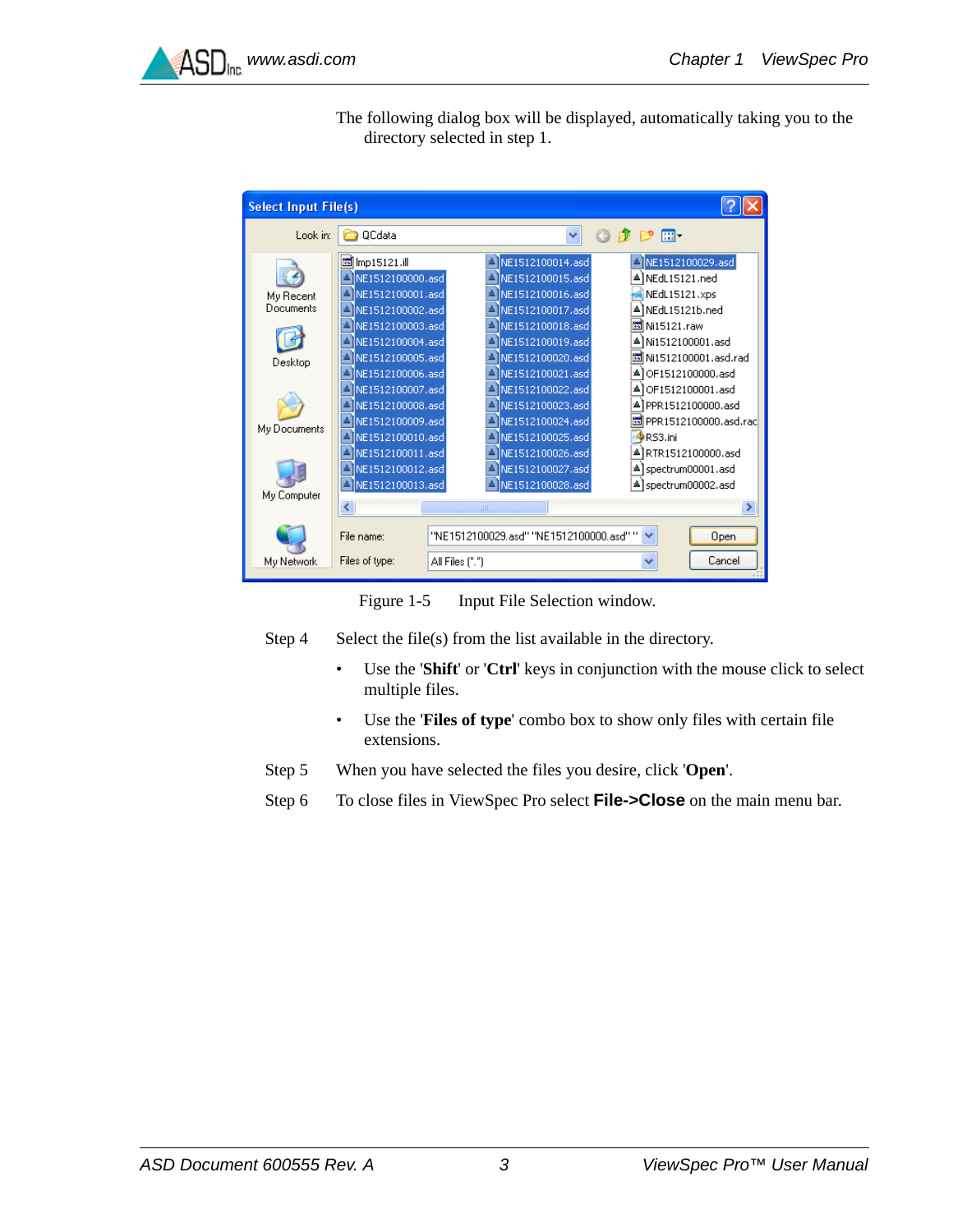

### <span id="page-6-1"></span><span id="page-6-0"></span>**1.2 View File Header Information**

The **Header Information Window** displays specific details to each ASD format file.

- Step 1 First select (highlight) the file or group of files you want.
- Step 2 Select **View->Header Details**



Figure 1-6 Header Information window.

The following dialog box will be displayed:

| Header Information                                                                                                                                        |       |                                                                                           |                                  |
|-----------------------------------------------------------------------------------------------------------------------------------------------------------|-------|-------------------------------------------------------------------------------------------|----------------------------------|
| W:\Instruments\HH\15_ _\152_\1520\1\QC\RTR1520100000.asd                                                                                                  |       |                                                                                           | 0k<br>Cancel                     |
| Detectors<br>Instrument                                                                                                                                   | Misc. | <b>GPS</b>                                                                                | <b>Smart Detector</b>            |
| 1520<br>Instrument Number:<br>11<br>Calibration Number:<br><b>Calibration Files</b><br>BSE:<br>bse15201.ref<br>LMP:<br>Imp15201.ill<br>FO:<br>ni15201.raw |       | Wavelength Start:<br>325<br>Wavelength Step:<br>1<br>50<br>Sample Count:<br>Radiance<br>0 | File Data Type:<br>Foreoptic ID: |

Figure 1-7 Header Information window.

Details include:

- 1 File name and Directory location
- 2 Instrument
	- Instrument serial and calibration number
	- Spectrometer calibration details: starting wavelength, step size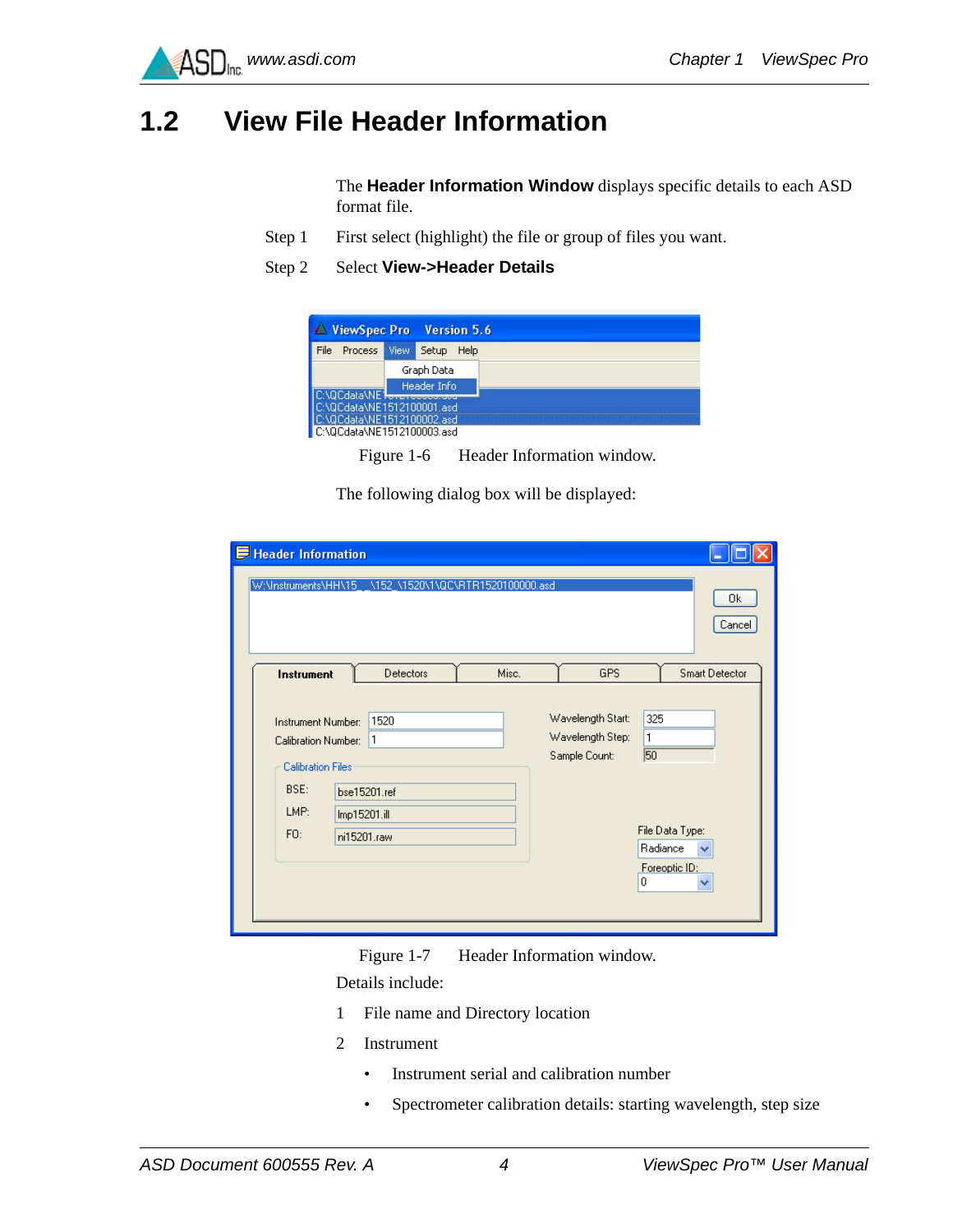

- Associated calibration files
- Data type Raw DN, Reflectance, Radiance, etc.
- Number of samples averaged
- Type of foreoptic used.
- 3 Detectors
	- Integration time
	- Gain and Offset values
	- Dark Current and/or white reference values
	- Status field indicating when a dark current and/or white reference was collected.
- 4 Misc.
	- Comments
	- Min/max axes values
	- Date and time spectra was saved
	- Program version and file version.
- 5 GPS
	- GPS Data Latitude and Longitude (in decimal minutes), Elevation (in meters), and time (UTC).
- 6 Smart Detector (IF enabled in RS3)
	- Serial number, current values
	- Gain, averaging, temperature, humidity.

Only fields with white backgrounds can be altered. If unfamiliar with these data fields, contact ASD Field Support before modifying.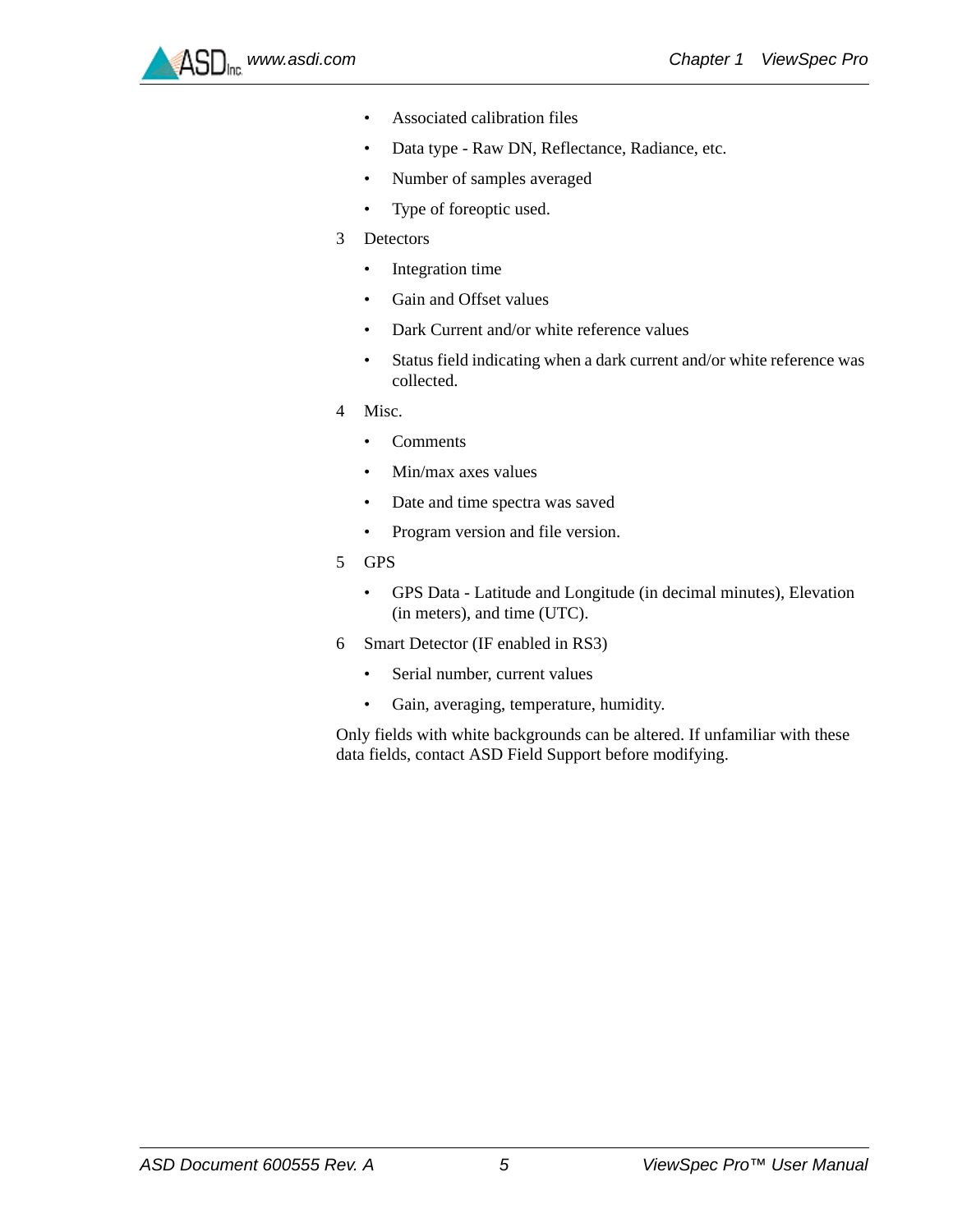

## <span id="page-8-1"></span><span id="page-8-0"></span>**1.3 View Graphs**



Select **View->Graph** to display up to fourteen ASD format files.

<span id="page-8-2"></span>Figure 1-8 Example showing a spectral graph.

Step 1 To Zoom:

- Press and hold the Shift key.
- Press the left mouse button and drag the cursor to select the new extents.
- Release the mouse button.
- Step 2 To Undo the Zoom:

Press the Z key or use the popup menu to select the Undo Zoom menu item.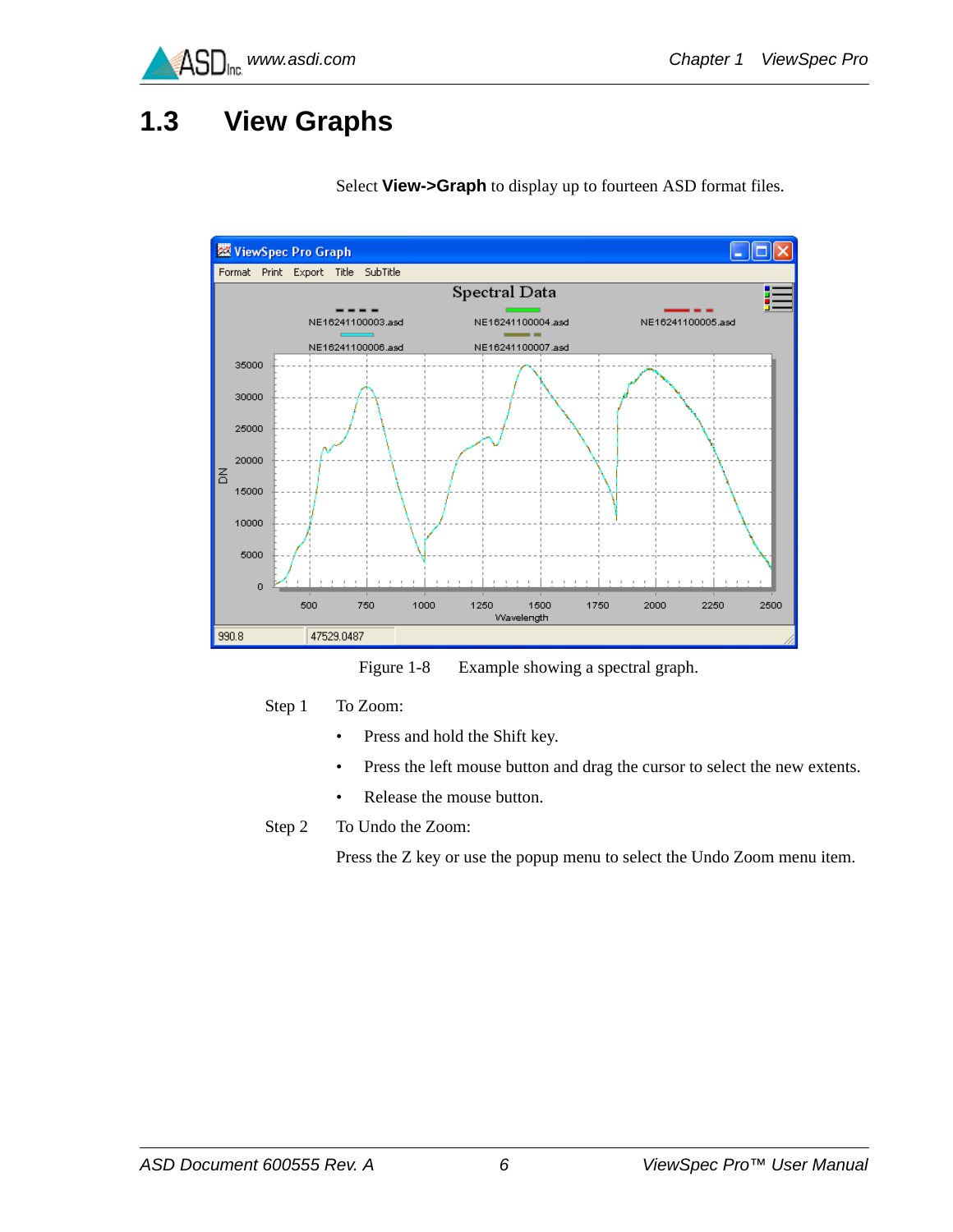

#### <span id="page-9-4"></span><span id="page-9-0"></span>*1.3.1 Editing Graph Properties*

Double clicking on the graph will open the Spectral Data Customization window, allowing changes to be made to the graph format.

#### <span id="page-9-3"></span><span id="page-9-1"></span>**General Tab**

- <span id="page-9-7"></span>• **Title and subtitles -** These two edit-boxes allow editing, and deletion of main and sub titles. If no title is present, entering one will add one. If you remove all the characters from a title it will be deleted from the image.
- <span id="page-9-5"></span>• **Grid characteristics -** The Graph can contain vertical grid lines, horizontal grid lines, both vertical and horizontal grid lines, or no grid lines.
- <span id="page-9-2"></span>• **Font Size -** The Graph supports three font sizes, Large, Medium, and Small. Depending on the size of the graph, the user can select the font size that is most readable. When printing the graph, a font size of Medium or Small is suggested. There are occasions the graph may automatically reduce the size of the font in order to produce a higher quality image.
- <span id="page-9-8"></span>• **Viewing style -** This customization allows you to quickly adjust the image to best suite printing on a monochrome printer. The Graph supports two sets of color parameters, a monochrome and a Color color set.If four or more subsets are to be included in the graph, then Monochrome with Symbols will help distinguish the different subsets.
- <span id="page-9-6"></span>• **Numeric Precision -** When placing information into a table, or exporting Text/Data from the Export Dialog, the number of decimal positions can be between 0 to 3.

| <b>Spectral Data Customization</b>                                                                                                                                                                        |                                                                                                                                                                                   |
|-----------------------------------------------------------------------------------------------------------------------------------------------------------------------------------------------------------|-----------------------------------------------------------------------------------------------------------------------------------------------------------------------------------|
| General  <br>Main Title:<br>Spectral Data<br>Sub Title:<br>C:\QCdata\NE1512100007.asd<br>Viewing Style<br>⊙ Color<br>Monochrome<br>Monochrome + Symbols<br><b>Font Size</b><br>○ Large   ● Med<br>◯ Small | Plot   Subsets   Axis   Font   Color  <br>Style<br><b>Show Annotations</b><br>Numeric Precision<br>O0 O1 O2 ⊚3<br><b>Grid Lines</b><br>⊙Both OY OX ONone<br>Grid in front of data |
| 0K<br>Cancel<br>Apply                                                                                                                                                                                     | Maximize.<br>Original<br>Export<br>Help                                                                                                                                           |

Figure 1-9 General graph customization window.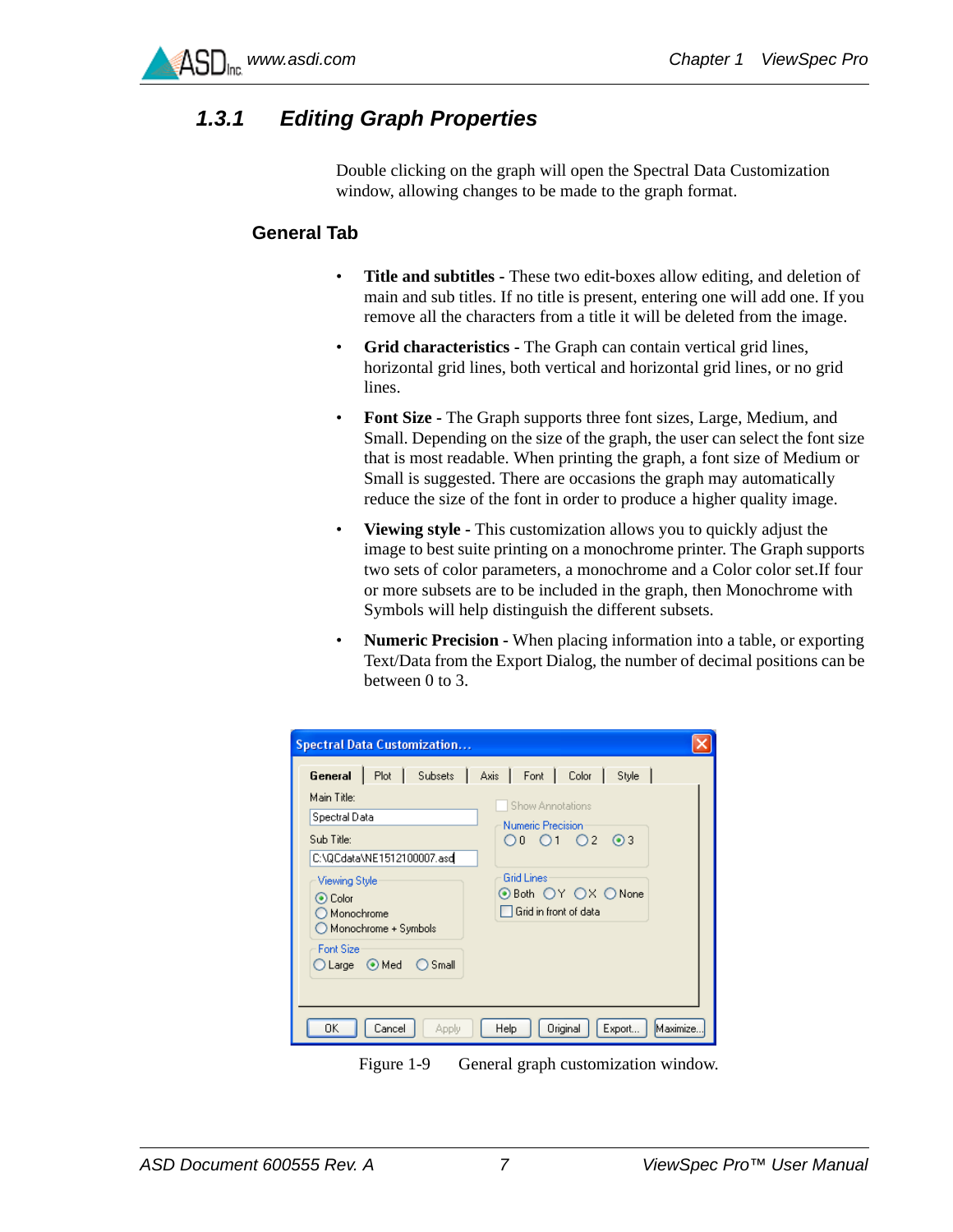

#### **Customization buttons**

- **OK** Accepts changes made and closes the customization window.
- **Cancel** Accepts all but the last change made and closes the customization window.
- <span id="page-10-0"></span>• **Apply** - The Apply button is similar to the OK button but does not close the customization dialog.
- **Help** Not used at this time.
- <span id="page-10-3"></span>• **Original** - By pressing the Original Button the display will be shown with the Original set of parameters.
- <span id="page-10-1"></span>• **Export** - Graphs can export the following formats to the listed destinations.
	- File Destination If information is to be exported to a file, then you must enter a target filename. Click the mouse over the Browse button to show the File Save As Dialog. Enter a filename and select OK to close the File Save As dialog.
	- Printer Destination If you're exporting a metafile to the printer, pressing the Print button will show the Print Dialog. Use the Print Dialog to make changes to the selected printer, orientation, paper bin, and other printer options.
	- Exporting Text /Data When exporting Text/Data, pressing the Export button launches the Text/Data Export Dialog.
- <span id="page-10-2"></span>• **Maximize -** Maximizing resizes the display to use the entire video display. The display is actually copied to a maximized dialog window. The dialog (maximized object) can be closed by pressing 'Escape' or by using the mouse to Click the title bar. Making customizations to the maximized object will not effect the original (non-maximized) object.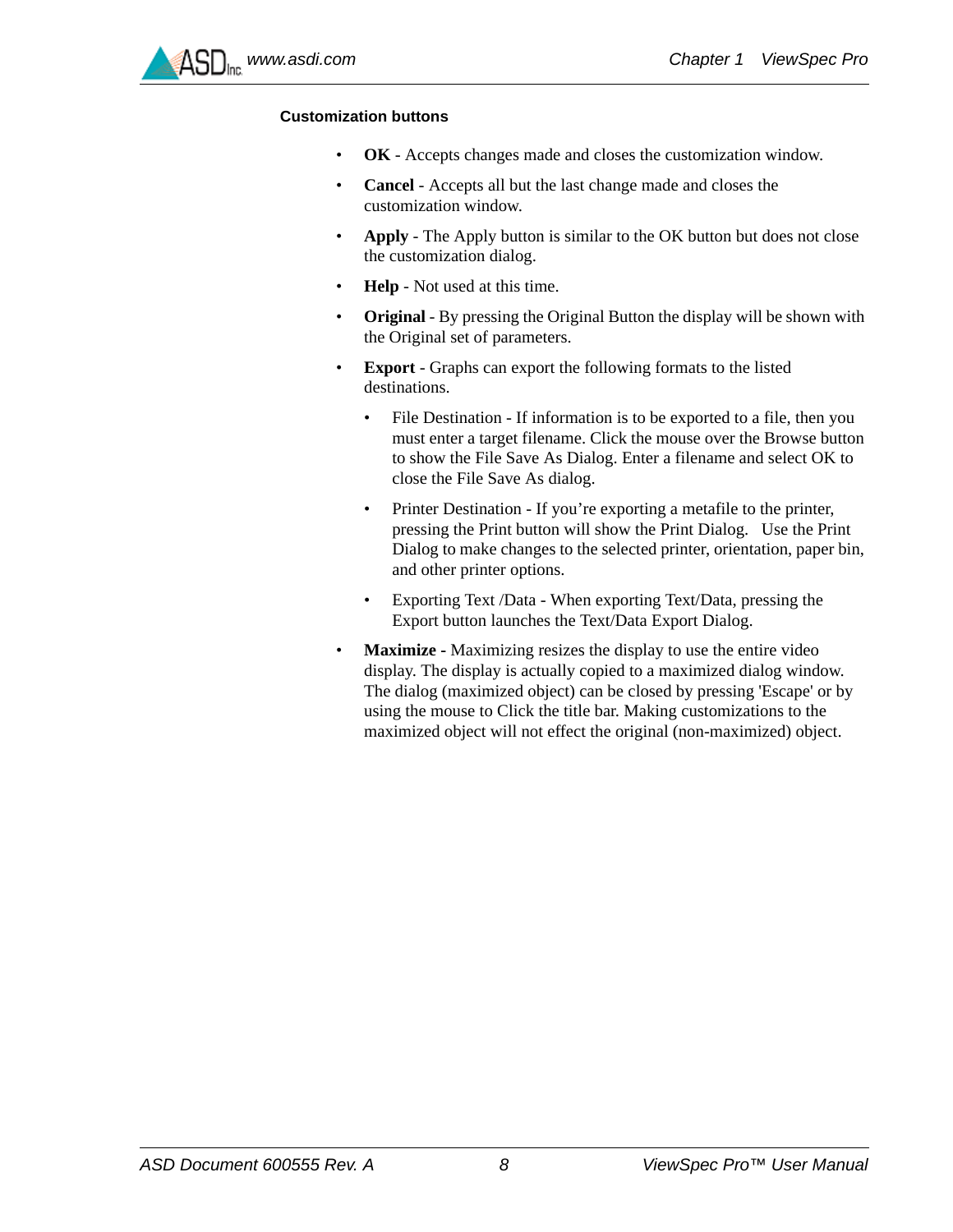<span id="page-11-0"></span>

#### <span id="page-11-2"></span>**Plot Tab**

| Plot<br>General     | Subsets   Axis   Font | Color  <br>Style             |
|---------------------|-----------------------|------------------------------|
| Axes                | Plot Style            | <b>Comparison Plot Style</b> |
| $\odot$ DN          | Line<br>Points+Line   | Line<br>Points+Line          |
| ◯ Axis 2            | Points+Spline         | Points+Spline                |
| ◯ Axis 3            |                       |                              |
| ◯ Axis 4            |                       |                              |
| Axis 5              |                       |                              |
| ◯ Axis 6            |                       |                              |
| 3D                  |                       |                              |
| ⊙ Off O Shadow O 3D |                       |                              |

Adjusts the plot style: Line, points and line, or points and spline.

Figure 1-10 Plot Customization window.

#### <span id="page-11-3"></span><span id="page-11-1"></span>**Subsets Tab**

Will display the highlighted files and also adjusts how many subsets are displayed of the plotted data. The highlighted files are placed at the top of the plotted data.

|                  | Spectral Data    |                                                                                                                                                                                                                                                                                                                                     |
|------------------|------------------|-------------------------------------------------------------------------------------------------------------------------------------------------------------------------------------------------------------------------------------------------------------------------------------------------------------------------------------|
| NE1512100000.asd | NE1512100005.asd | NE1512100006.asd<br>NE1512100007.asd<br><b>Spectral Data Customization</b><br>Subsets   Axis   Font   Color   Style  <br>Plot<br>General  <br>Subsets to Graph<br>Scrolling<br>$1$ $\leq$ $\leq$<br>NE1512100000.asd<br>Subsets<br>NE1512100001.asd<br>NE1512100002.asd<br>NE1512100003.asd<br>NE1512100004.asd<br>NE1512100005.asd |
|                  |                  | NE1512100006.asd<br>NE1512100007.asd<br>NE1512100008.asd<br>NE1512100009.asd<br>NE1512100010.asd<br>NE1512100011.asd<br>$\ddot{\phantom{1}}$<br>MIC1F12100012 and                                                                                                                                                                   |

Figure 1-11 Subsets Customization window.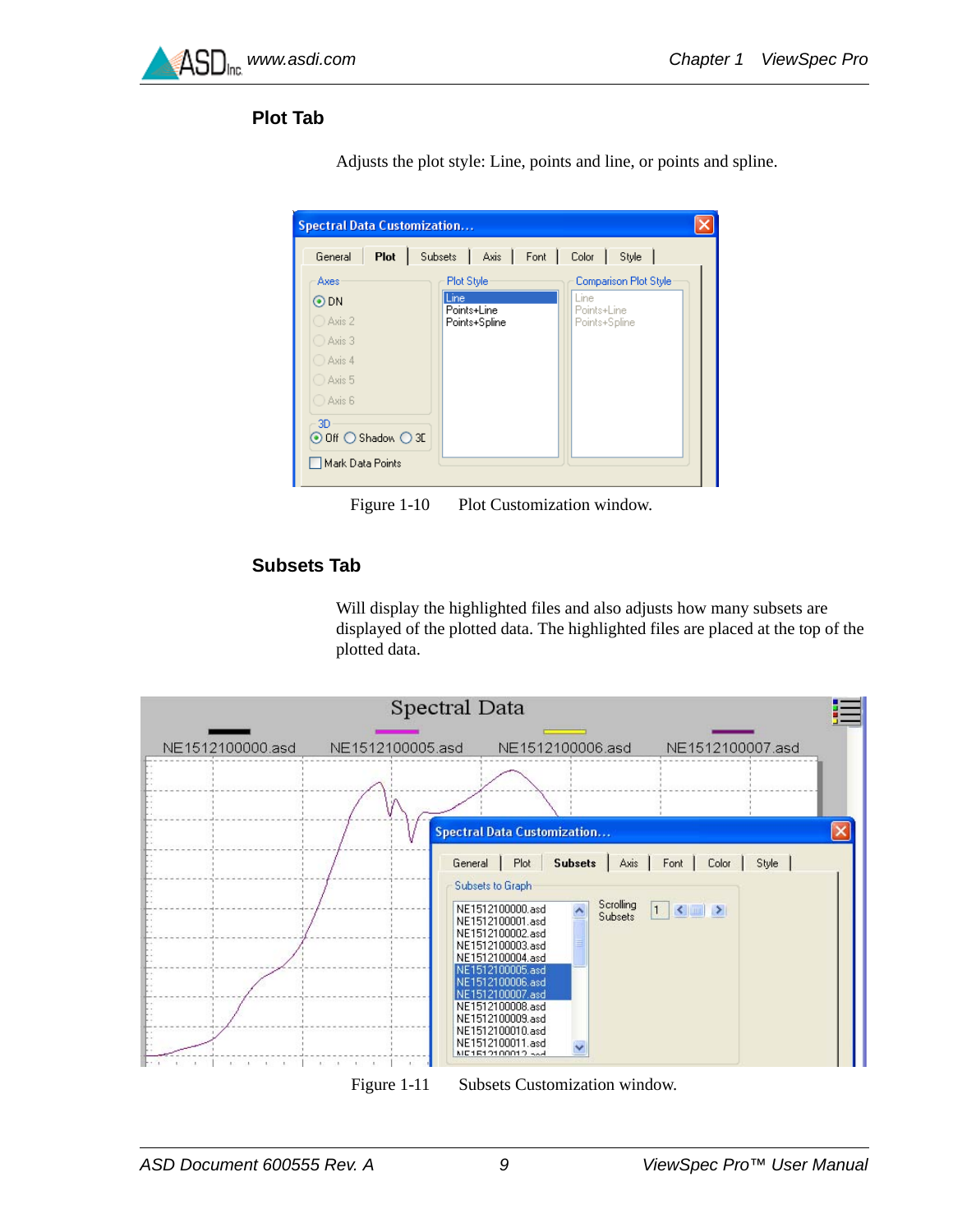This group allows the user to view subset information in a variety of ways.

- If nothing is selected in the listbox and Scrolling Subsets equals zero, then the object will display all subset information (14 subsets graph maximum, and no limit on the amount of subsets tabled.)
- If there are selections in the listbox and Scrolling Subsets equals zero, then the object will display only those subsets selected.
- If nothing is selected in the listbox and Scrolling Subsets is non-zero, then the object will scroll through subset information by the amount defined by Scrolling Subsets.
- If there are selections in the listbox and Scrolling Subsets is non-zero, then the object will maintain those selected subsets as permanent subsets and revolve through the remaining subsets in increments of Scrolling Subsets.

The following table summarizes the Subsets to Graph variations.

| <b>Selected Subsets</b> | <b>Scrolling Subsets</b> | <b>Result</b>                                                        |
|-------------------------|--------------------------|----------------------------------------------------------------------|
| no                      | no                       | Display all subsets.                                                 |
| yes                     | no                       | Display only those selected<br>subsets.                              |
| no                      | yes                      | Scroll through all subsets.                                          |
| yes                     | yes                      | Permanent selected subsets $\&$<br>scroll through remaining subsets. |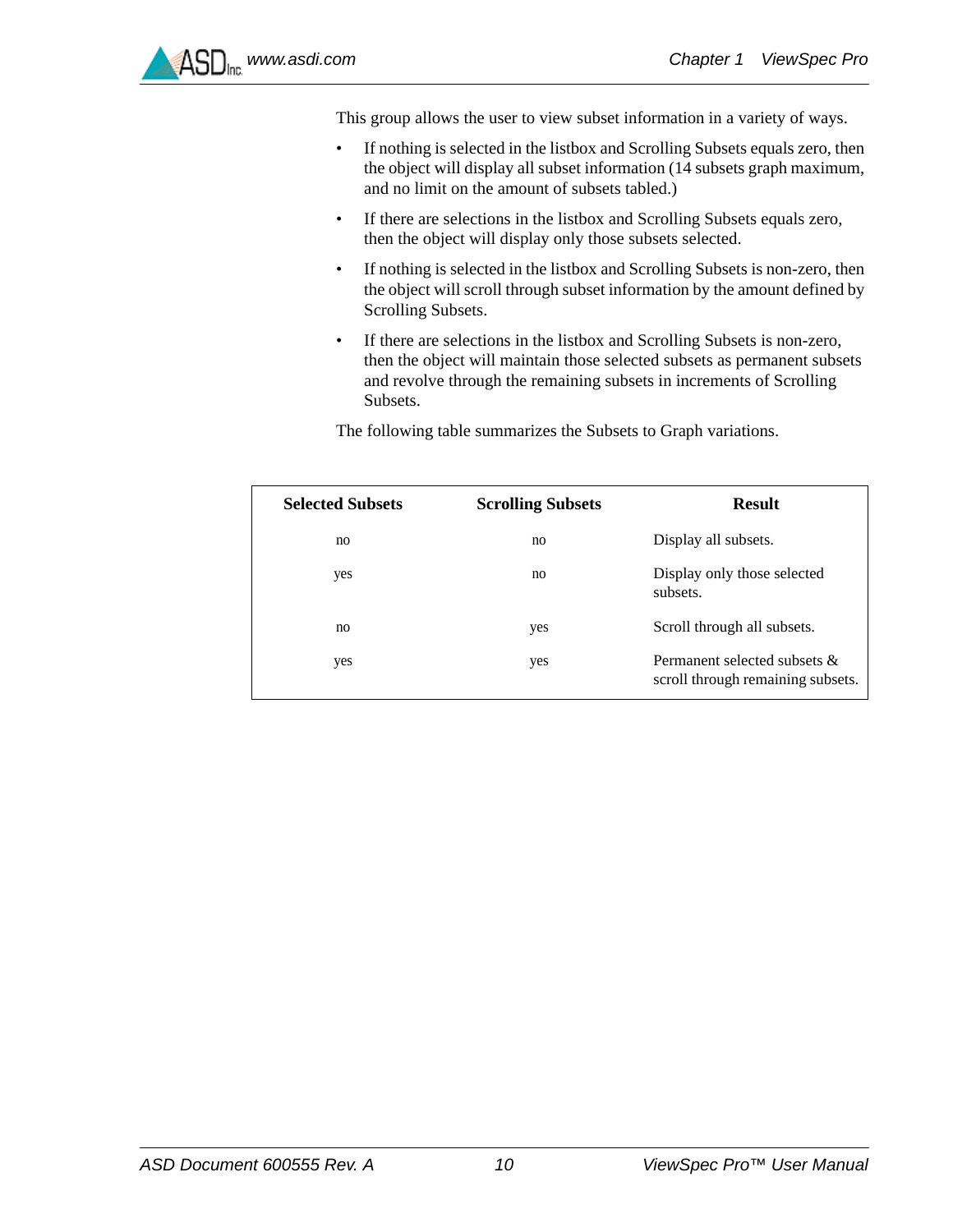#### <span id="page-13-2"></span><span id="page-13-0"></span>**Axis Tab**

Linear or log scaling and Min/max control of both the X and Y axis.

Depending upon the Auto, Min, Max, and Min/Max item selected, the appropriate text boxes will be enabled allowing you to set the axis range.

| <b>Spectral Data Customization</b>                        |  |
|-----------------------------------------------------------|--|
| General   Plot   Subsets   Axis   Font   Color   Style    |  |
| Y Axis<br>⊙ Linear ○ Log<br>⊙ Auto O Min O Max O Min/Max  |  |
| Min $\begin{bmatrix} 0 & -1 \end{bmatrix}$<br>Max 36821.2 |  |
| X Axis<br>⊙ Linear ○ Log                                  |  |
| ○ Auto  ○ Min ○ Max ◎ Min/Max<br>Min 350<br>Max 2500      |  |
|                                                           |  |

Figure 1-12 Axis Customization window.

#### <span id="page-13-3"></span><span id="page-13-1"></span>**Font Tab**

Font control of the Main title, Sub-title, and Axis labeling. The graphed data only supports True Type fonts (because they're scalable). For the Main Title, Sub Title, and Labels, the user can also select font attributes of Boldness, Italics, and Underline.

| <b>Spectral Data Customization</b>                               |
|------------------------------------------------------------------|
| Plot   Subsets   Axis   Font  <br>Color   Style  <br>General     |
| Main Title:                                                      |
| italic underline<br>bold<br><b>Times New Roman</b><br>v          |
| Sub-Title:                                                       |
| italic underline<br>Times New Roman<br>bold<br>v                 |
| Subset / Point / Axis Labels:                                    |
| Arial<br>$\Box$ italic $\Box$ underline<br>bold<br>٧             |
|                                                                  |
|                                                                  |
| sample:                                                          |
|                                                                  |
| Maximize.<br>Original<br>OΚ<br>Export<br>Cancel<br>Help<br>Apply |

Figure 1-13 Font Customization window.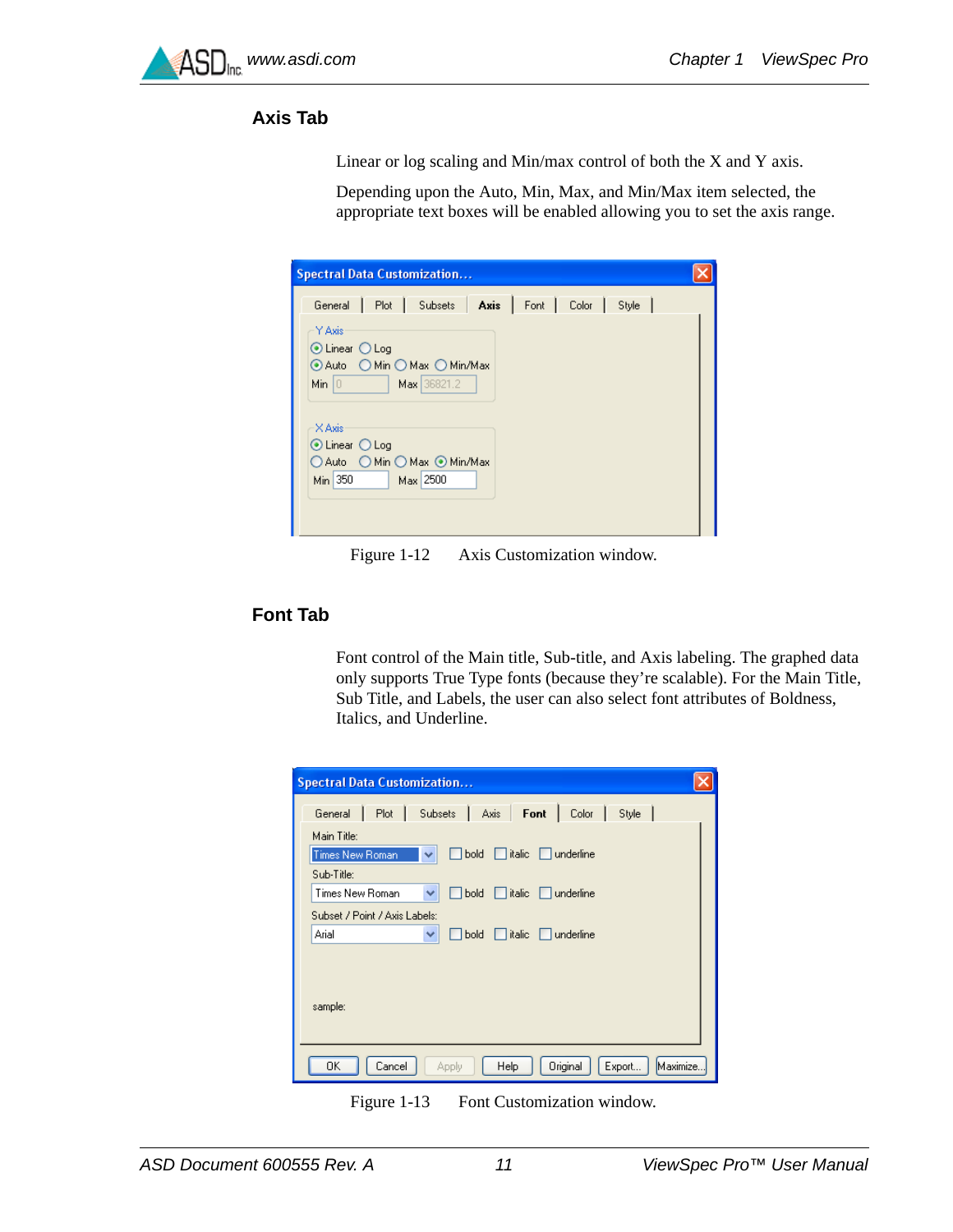<span id="page-14-0"></span>

#### <span id="page-14-1"></span>**Color Tab**

| <b>Spectral Data Customization</b>                               |  |
|------------------------------------------------------------------|--|
| Axis Font<br><b>Color</b><br>General Plot Subsets<br>Style       |  |
| <b>Graph Attributes</b>                                          |  |
| ⊙ Desk Foreground                                                |  |
| ◯ Desk Background                                                |  |
| ◯ Shadow Color                                                   |  |
| Graph Foreground                                                 |  |
| ◯ Graph Background                                               |  |
| ◯ Table Foreground                                               |  |
| ◯ Table Background                                               |  |
|                                                                  |  |
|                                                                  |  |
|                                                                  |  |
| Original<br>ΟK<br>Export<br>Maximize.<br>Cancel<br>Help<br>Apply |  |

Color control of foreground, background and shadowing.



To adjust colors:

- 1 Select the desired graph attribute in the Graph Attributes section. The corresponding color for that attribute will be highlighted in the color selection grid.
- 2 To change the color, either use the mouse to click an alternate color, or use the keyboard arrow keys to move to adjacent colors. As the highlighted color selection changes position, the sample image will be updated with the newly selected color.
- 3 Finally, Pressing the OK button will update the color parameters of the object.

#### <span id="page-14-2"></span>**Graph Attributes**

#### **Desk Background**

This is the color that surrounds the bounding rectangle of the graph's grid.

#### **Desk Foreground**

This is the color that is used when placing text onto the Desk Background. This includes the main title, sub title, subset/point labels, grid numbers, and axis labels.

#### **Shadow Color**

The rectangles that make up the graph's grid and table and bounded at the bottom/right edges with shadows. To remove the shadows, choose the same color as the Desk Background.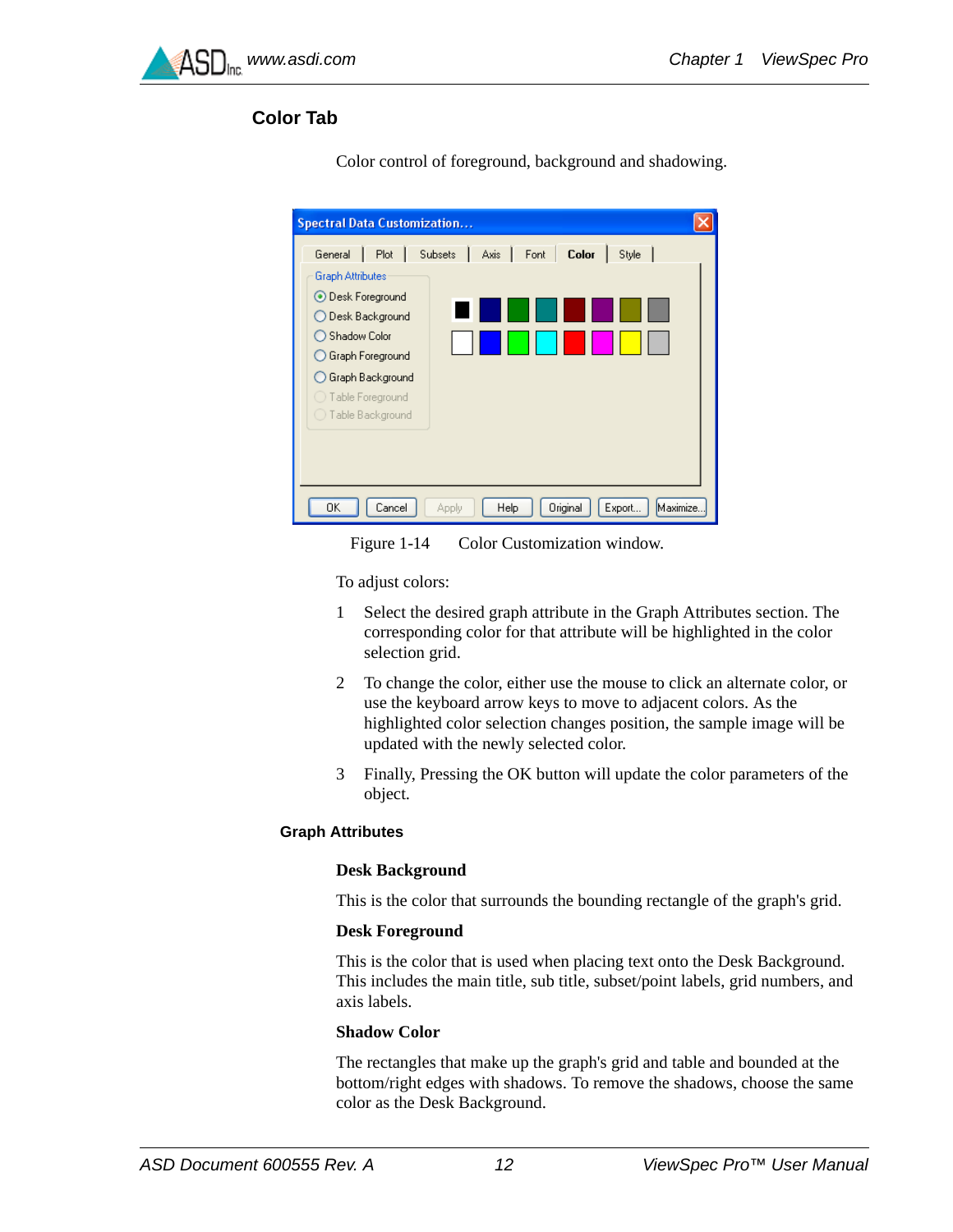#### **Graph Background**

This is the color used as the background color of the graph's grid.

#### **Graph Foreground**

This is the color used for the bounding rectangles of the grid, the grid-lines of the graph, and lines that are used to bound some of the plotting methods (like the bounding line around bars of the Bar Plotting Method).

#### **Table Background**

This is the color used in filling the table's rectangle.

#### **Table Foreground**

This is the color used in bounding the table's rectangle, and for the text inside the table.

#### <span id="page-15-1"></span><span id="page-15-0"></span>**Style Tab**

Allows control over each plotted spectral line's point type, line type, and color.



Figure 1-15 Style Customization window.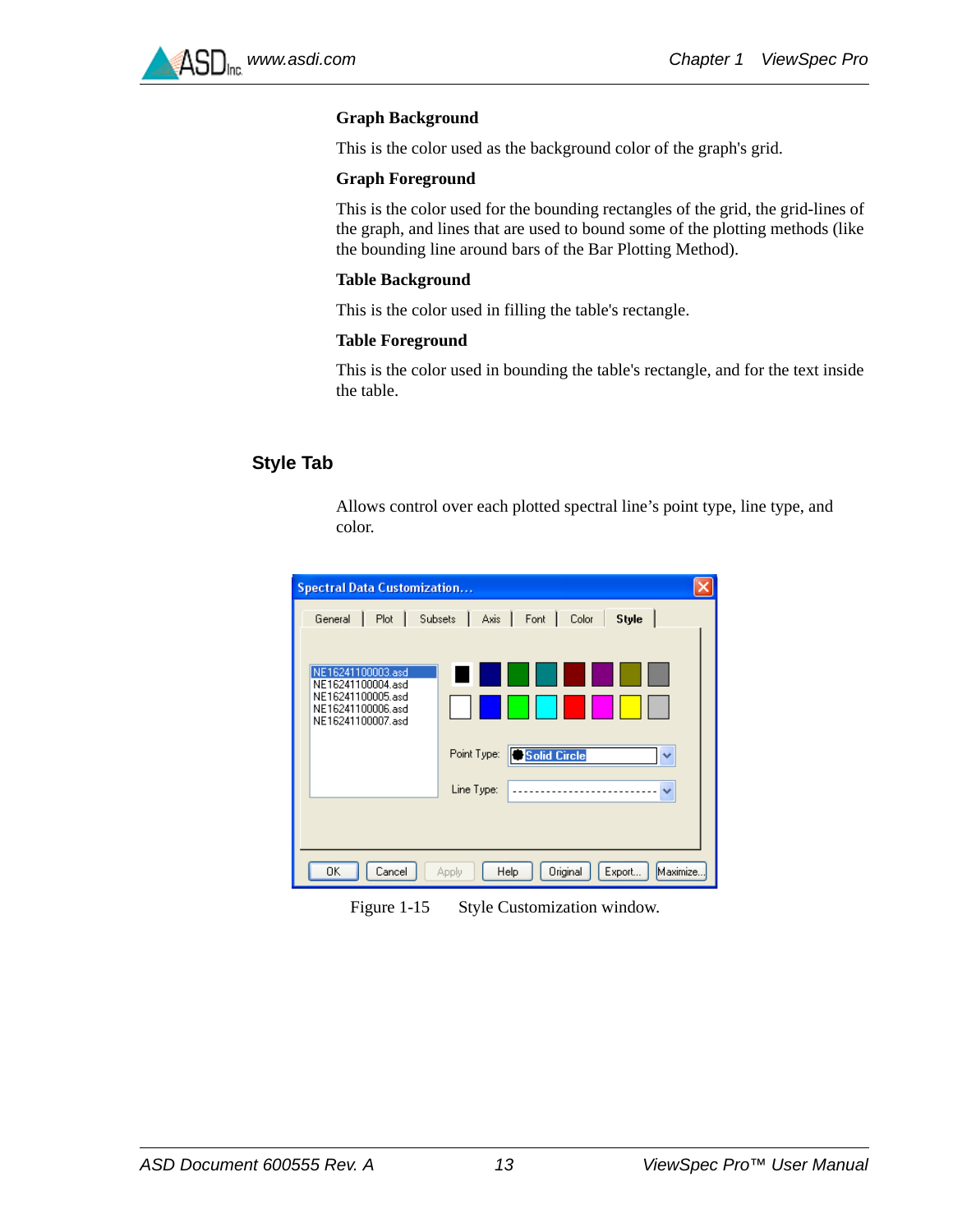

### <span id="page-16-3"></span><span id="page-16-0"></span>*1.3.2 Legend*



Clicking on the legend button in the upper right hand corner will open a display window showing the file name(s) and the associated plots.

<span id="page-16-2"></span>Figure 1-16 Legend Display window.

#### <span id="page-16-1"></span>*1.3.3 Format*

After having graphed data change the viewed format of the plotted data by using the Format menu. This is required when using the version 7 file format (.asd) to display anything other than DN.



Figure 1-17 Format Spectral Data window.

Using the format menu only changes the graphed data and does not create a processed file.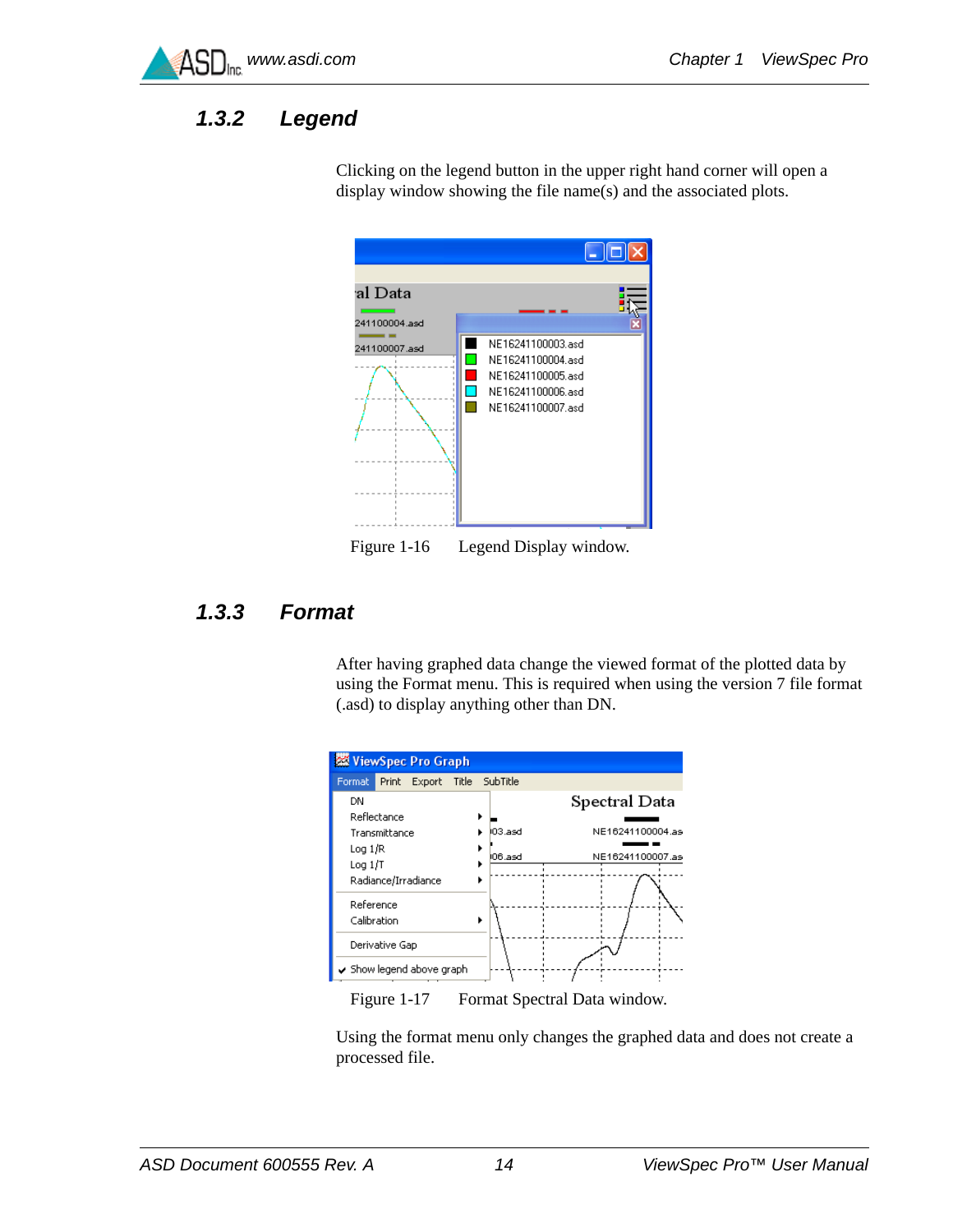

### <span id="page-17-3"></span><span id="page-17-0"></span>*1.3.4 Print*

The graphed data can be printed. The printer setup is dependent on the printer drivers installed.

| Format Print Export Title SubTitle |                                                 |        |
|------------------------------------|-------------------------------------------------|--------|
| <b>Printing Spectral Data</b>      |                                                 |        |
| Printer:                           |                                                 |        |
|                                    | SAVIN C4540 PS on IP_192.168.168.140_savincolor |        |
| Orientation:                       | Paper:                                          |        |
| <b>Example 2</b>                   | Size: Letter                                    | OK     |
|                                    | Source Automatically                            | Cancel |
|                                    |                                                 | Setup  |
|                                    |                                                 |        |

Figure 1-18 Print Spectral Data window.

### <span id="page-17-2"></span><span id="page-17-1"></span>*1.3.5 Export*

The graphed data can be exported as a picture or data file. The type of file and picture size can be configured in the export window.

| <b>WE ViewSpec Pro Graph</b>                                                                           |                                   |
|--------------------------------------------------------------------------------------------------------|-----------------------------------|
| Format Print Export Title SubTitle                                                                     |                                   |
| <b>Exporting Spectral Data</b>                                                                         |                                   |
| Export<br>⊙MetaFile OBMP OJPG                                                                          | Text / Data Only                  |
| <b>Export Destination</b><br>C ClipBoard<br>$\bigcirc$ File<br>Browse<br><b>O</b> Printer              |                                   |
| <b>Object Size</b><br>⊙ No Specific Size ○ Millimeters ○ Inches ○ Points<br>1<br>Width:<br>1000<br>590 | Export<br>Cancel<br>Units<br>Help |

Figure 1-19 Export Spectral Data window.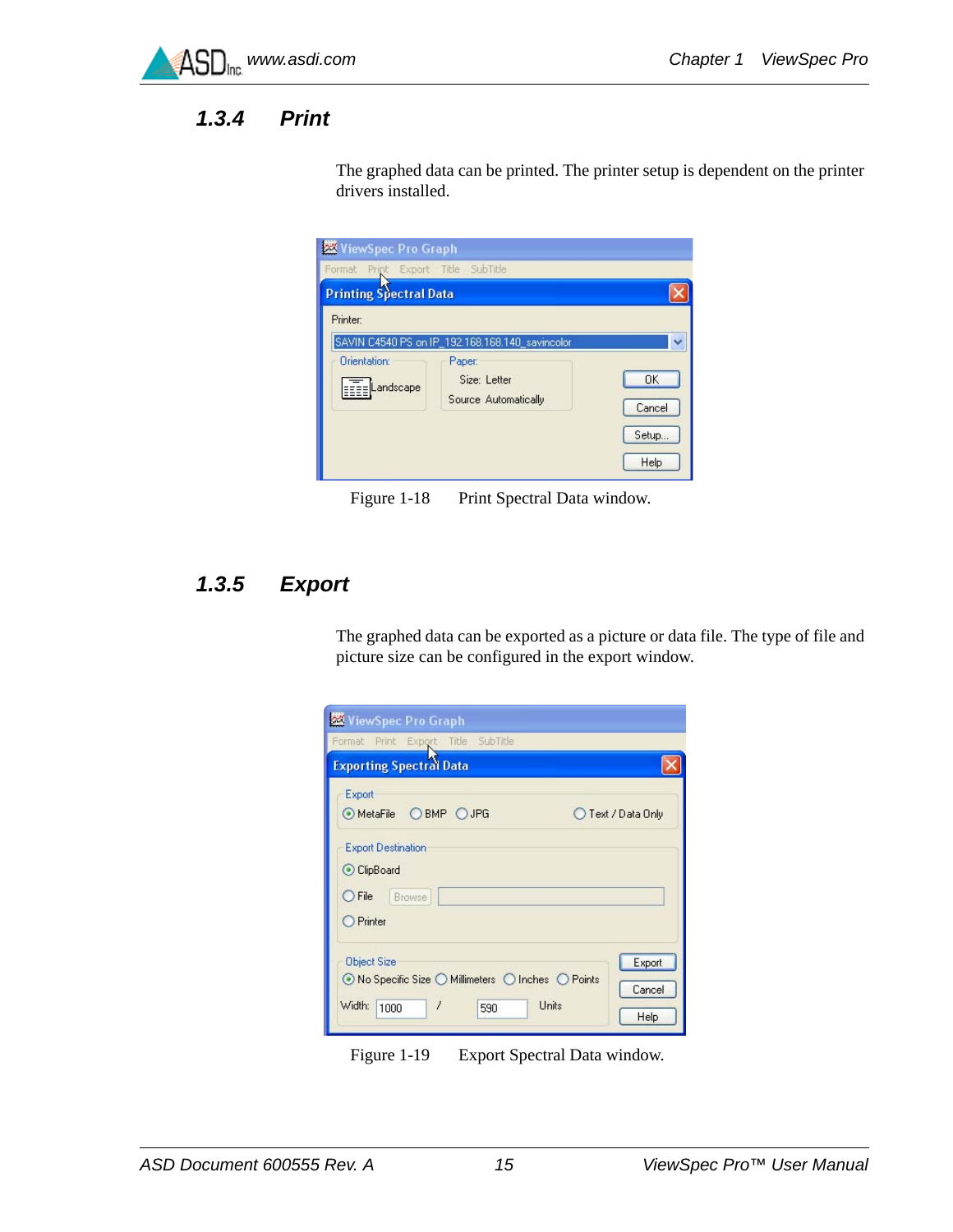

### <span id="page-18-1"></span><span id="page-18-0"></span>**1.4 Processing files in ViewSpec**

From the **Process** pull-down menu, an applicable post-processing option for the selected spectra file(s) can be selected.

|                                                                                                     | <b>W. ViewSpec Pro</b>                       |                                                                                                                                                                                                           |                                                                              | Version 5.6 |                                                                                                                                                                                                                                                                                                                                                                                                           |
|-----------------------------------------------------------------------------------------------------|----------------------------------------------|-----------------------------------------------------------------------------------------------------------------------------------------------------------------------------------------------------------|------------------------------------------------------------------------------|-------------|-----------------------------------------------------------------------------------------------------------------------------------------------------------------------------------------------------------------------------------------------------------------------------------------------------------------------------------------------------------------------------------------------------------|
| File                                                                                                | Process <sup>1</sup>                         | <b>View</b>                                                                                                                                                                                               | Setup                                                                        | Help        |                                                                                                                                                                                                                                                                                                                                                                                                           |
| <b>C:VD</b><br>C:VD<br>C:VD<br>C:VD<br>C:VD<br>C:VD<br>C:ND<br>C:VD<br>C:ND<br>C:VD<br>C:ND<br>C:VD | Interpolate<br>Statistics<br>NEDL.<br>Custom | Log 1/R (Log 1/T)<br>1st Derivative<br>2nd Derivative<br><b>Splice Correction</b><br>Lambda Integration<br>Quantum Intensity<br><b>ASCII Export</b><br>Import Ascii X,Y<br>JCAMP-DX Export<br>Bran+Luebbe | Reflectance/Transmittance<br>Radiometric Calculation<br>Parabolic Correction |             | ktop\QC\QC2\NE16241100003.asd<br>ktop\QC\QC2\NE16241100004.asd<br>ktop\QC\QC2\NE16241100005.asd<br>ktop\0C\0C2\NE16241100006.asd<br>ktop\OC\OC2\NE16241100007.asd<br>ktop\QC\QC2\NE16241100008.asd<br>kktop\QC\QC2\NE16241100009.asd<br>ktop\QC\QC2\NE16241100010.asd<br>ktop\QC\QC2\NE16241100011.asd<br>ktop\QC\QC2\NE16241100012.asd<br>ktop\QC\QC2\NE16241100013.asd<br>ktop\QC\QC2\NE16241100014.asd |

Figure 1-20 **Process** pull-down menu.

#### <span id="page-18-3"></span>**Reflectance/Transmittance:**

The ratio of the total amount of radiation, as of light, reflected by a surface to the total amount of radiation incident on the surface.

#### <span id="page-18-2"></span>**Radiometric Calibration:**

Converts RawDN to radiance or irradiance. Applies only to FieldSpec and HandHeld. Requires additional calibration files that can be purchased from ASD. Please contact your sales associate. The software formula for (ir)radiance spectra is:

 $L = \frac{(\text{lambda} \times (\text{calparallel}) \times (\text{inputfile}) \times (\text{inputfile}) \times (\text{callTG})}{(\text{calibrationfile}) \times (\text{inputITG}) \times \pi}$ 

where:

- *L* is the radiance to be calculated (on a channel by channel basis)
- *lampfile* is the calibrated irradiance file for the lamp.
- *calpanelfile* is the calibrated Spectralon<sup>®</sup> reflectance file
- *inputfile* is the unknown, dark current corrected input file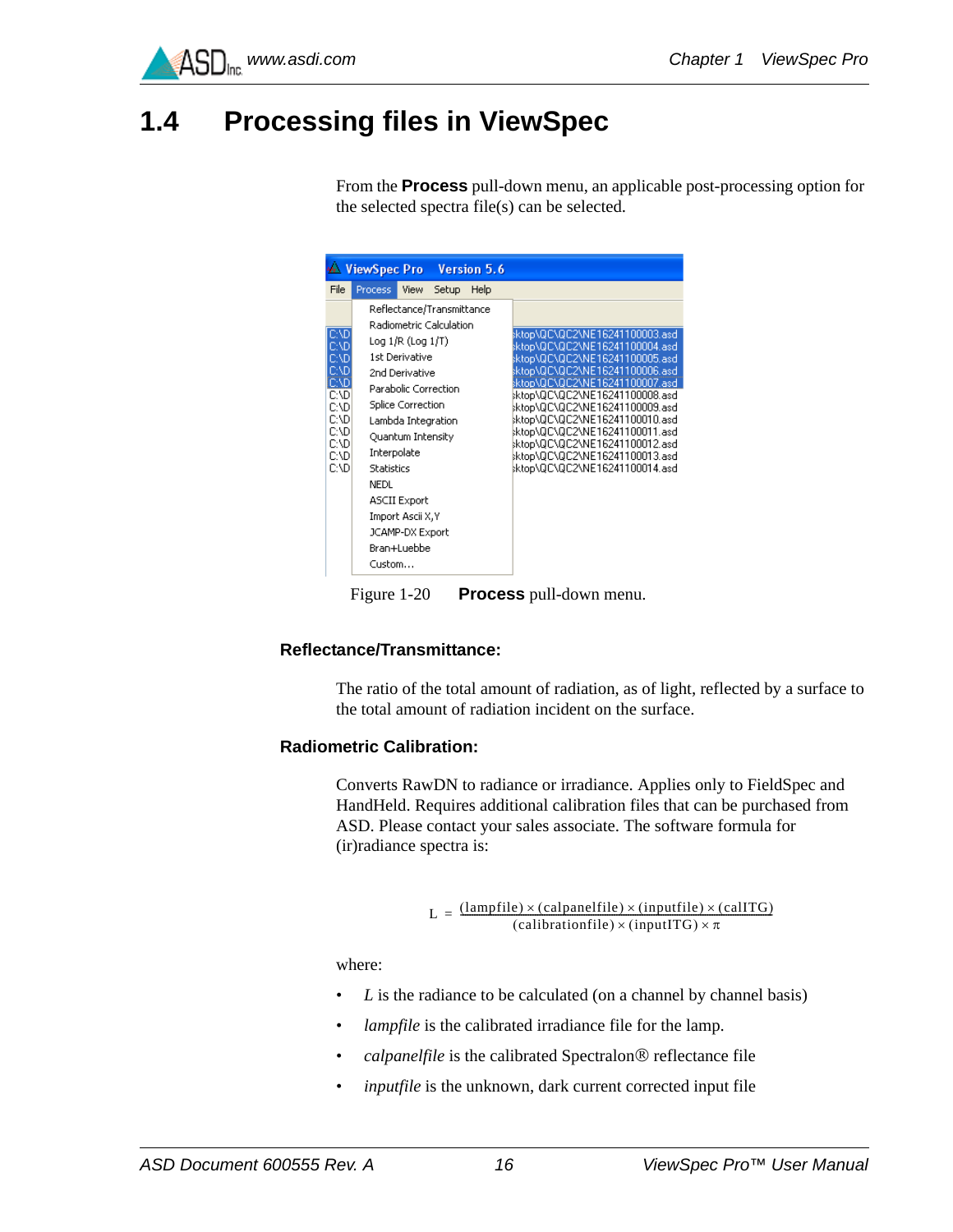- *calITG* is the integration time and/or gain of the calibration file
- *calibrationfile* is the dark current corrected raw data collected at ASD
- *inputITG* is the integration time and/or gain of the input file

The divisor of  $\pi$  is automatically left out in the calculation of an Irradiance (E) measurement. The software "knows" which formula to use by looking at the foreoptic specified in the header of the data file.

- 1 **Irradiance (E)**, which is the radiant flux  $(\Phi)$  per unit of area, or  $E =$  $d\Phi/dA$ , given in W/m<sup>2</sup>. This term is only definable at a given distance from a given radiant energy source, or through a given surface in space, without regard to sources.
- 2 **Radiance (L)** is the radiant flux emitted from a source per unit of solid angle  $(\omega)$  per unit area.

#### <span id="page-19-1"></span>**Log 1/R (1/T):**

Converts reflectance or transmittance to absorbance.

Absorbance =  $log(1/Transmittance.)$ 

A commonly used math pretreatment, useful for linearizing reflectance data. This expression is often abbreviated as  $log(1/R)$ . In most cases it is possible to find a linear correlation of  $log(1/R)$  data to concentration of an analyte in the target matrix. However, a general derivation relating reflectance to concentration cannot be rigorously derived, such as, the Bouguer-Lambert-Beer law for transmittance.

#### <span id="page-19-0"></span>**1st Derivative:**

Takes the first derivative of the data. The algorithm uses a specified gap distance to skip that number of points to take the differences instead of adjacent data points.

| <b>Derivative Gap</b> |             |
|-----------------------|-------------|
|                       | OK<br>Close |

Figure 1-21 Derivative gap window.

**Derivative Spectrum:** A spectrum that is the result of applying a derivative transform to the data of the original spectrum. Derivatives of spectra are very useful for two reasons: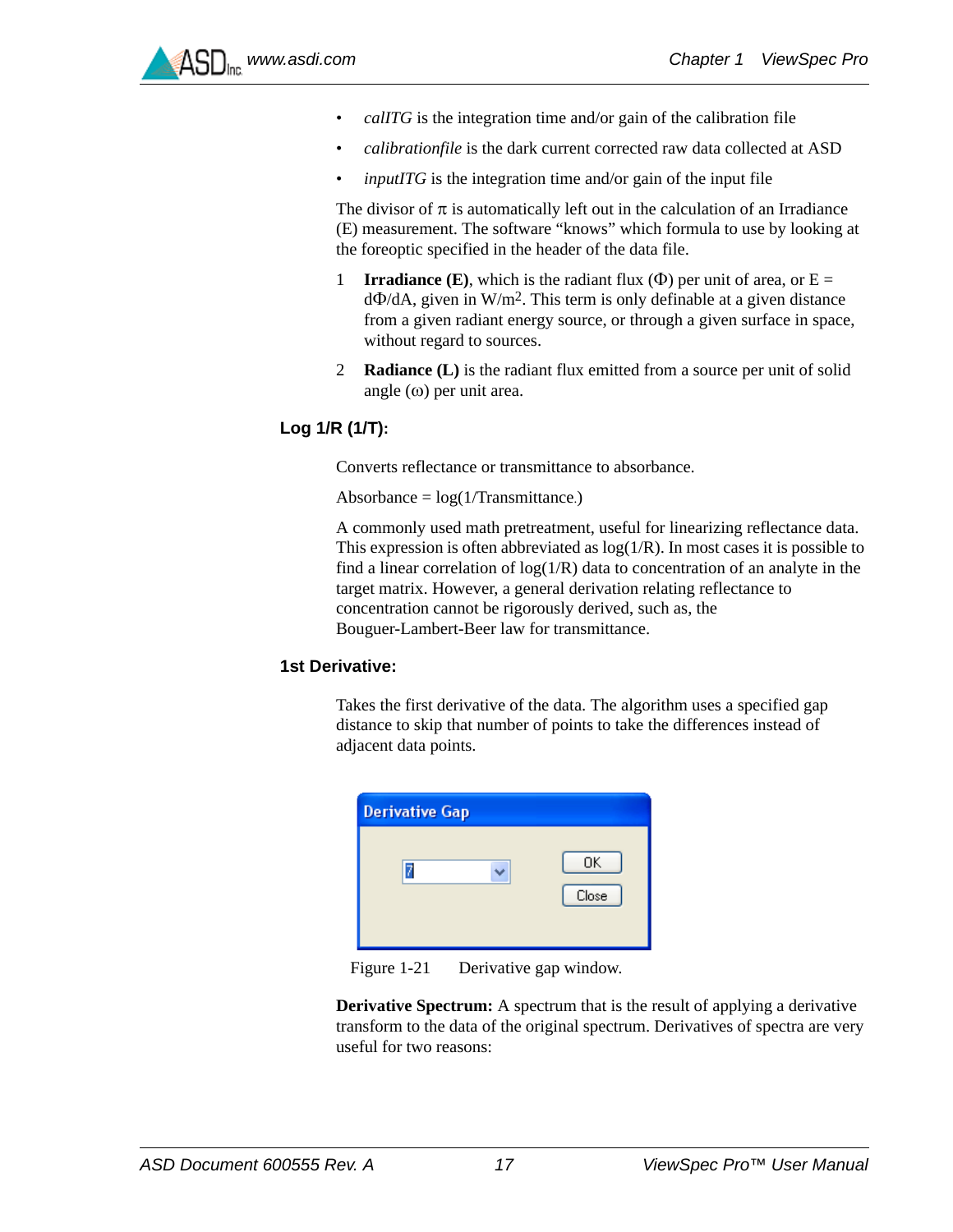

1. First, and second derivatives may swing with greater amplitude than the primary spectra. For example, a spectrum suddenly changes from a positive slope to a negative slope, such as at the peak of a narrow feature (see the figure below). The more distinguishable derivatives are especially useful for separating out peaks of overlapping bands.



Figure 1-22 Derivative peaks.

2. In some cases derivative spectra can be a good noise filter since changes in base line have negligible effect on derivatives. For example, scattering increases with wavelength for some biologically active macromolecules causing an increasing slope of the absorbance baseline.

The approximation used for the first derivative is:

 $F'(\lambda) = [F (\lambda + \Delta \lambda) - F (\lambda - \Delta \lambda)] / 2\Delta \lambda$ .

A more accurate approximation of the first and higher order derivatives is presented in thorough explanations by Whitaker<sup>1</sup> and Morrey<sup>2</sup>. Still other methods involve a best fit match to the curve on the features of interest and performing higher order derivatives with numerical analysis.

<sup>1.</sup> Stephen Whitaker and R. L. Pigford, "Numerical Differentiation of Experimental Data", Industrial and Engineering Chemistry, vol. 52, no. 2 February 1960, pp.185 - 187.

<sup>2.</sup> J. R. Morrey, "On Determining Spectral Peak Positions from Composit Spectra with a Digital Computer", Analytical Chemistry, vol. 40, no. 6, May 1968, pp. 905 - 914.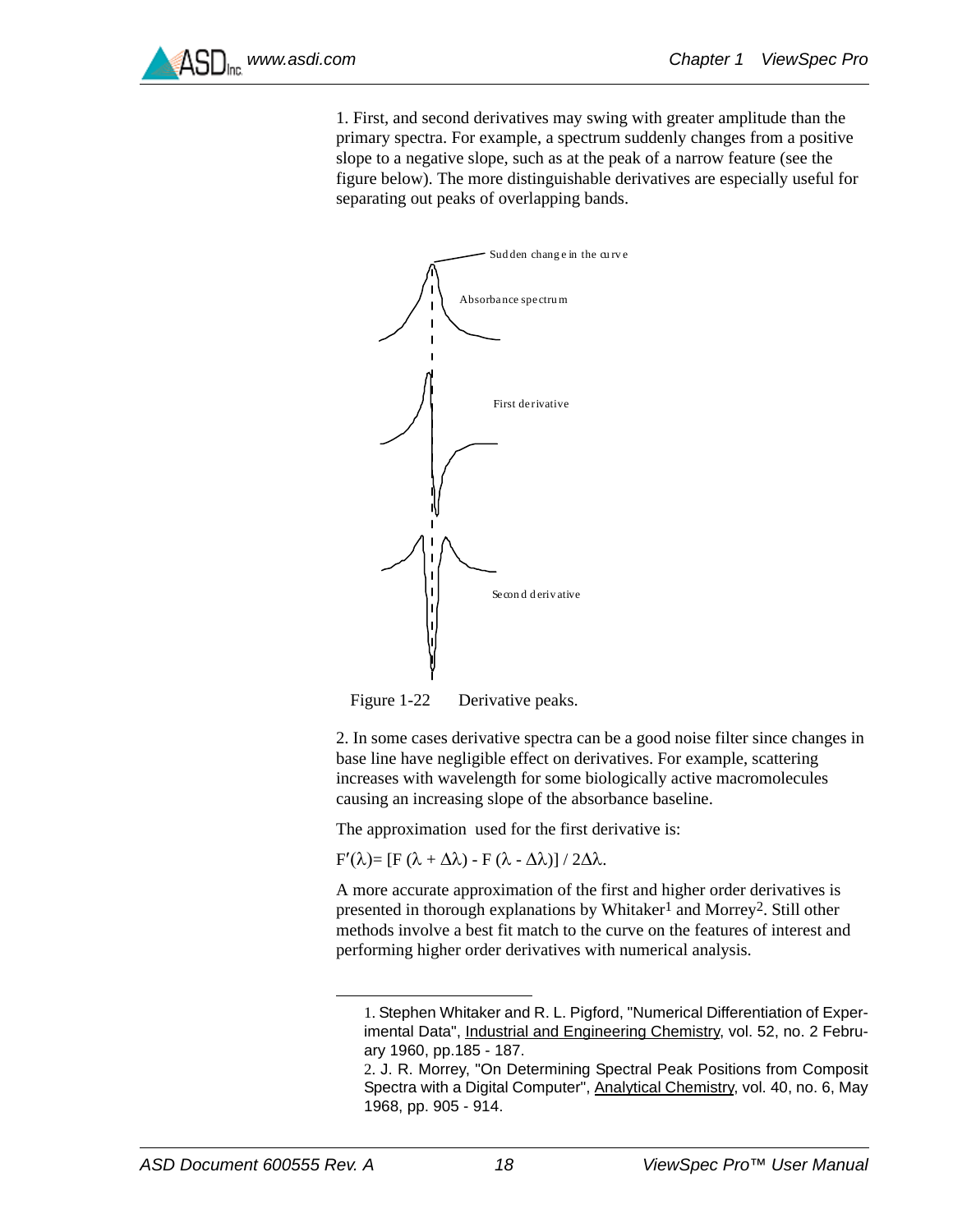

Derivative spectra yield good signal-to-noise ratios only if the difference of noise levels at the endpoints of the interval is small enough to yield a noise equivalent  $\Delta dF/d\lambda$  calculation much smaller than the absorbance.

#### <span id="page-21-0"></span>**2nd Derivative:**

Takes the second derivative of the data.

#### <span id="page-21-1"></span>**Parabolic Correction:**

**Background:** ASD Full Range instruments should be "warmed up" before being used to collect radiometric data. The reason for this is the inherent variations in detector sensitivity when used under different ambient temperatures. The variations occur in the VNIR array and the SWIR2 detector, but do not appear to be pronounced in the SWIR1 detector (~1000 to 1800 nm).

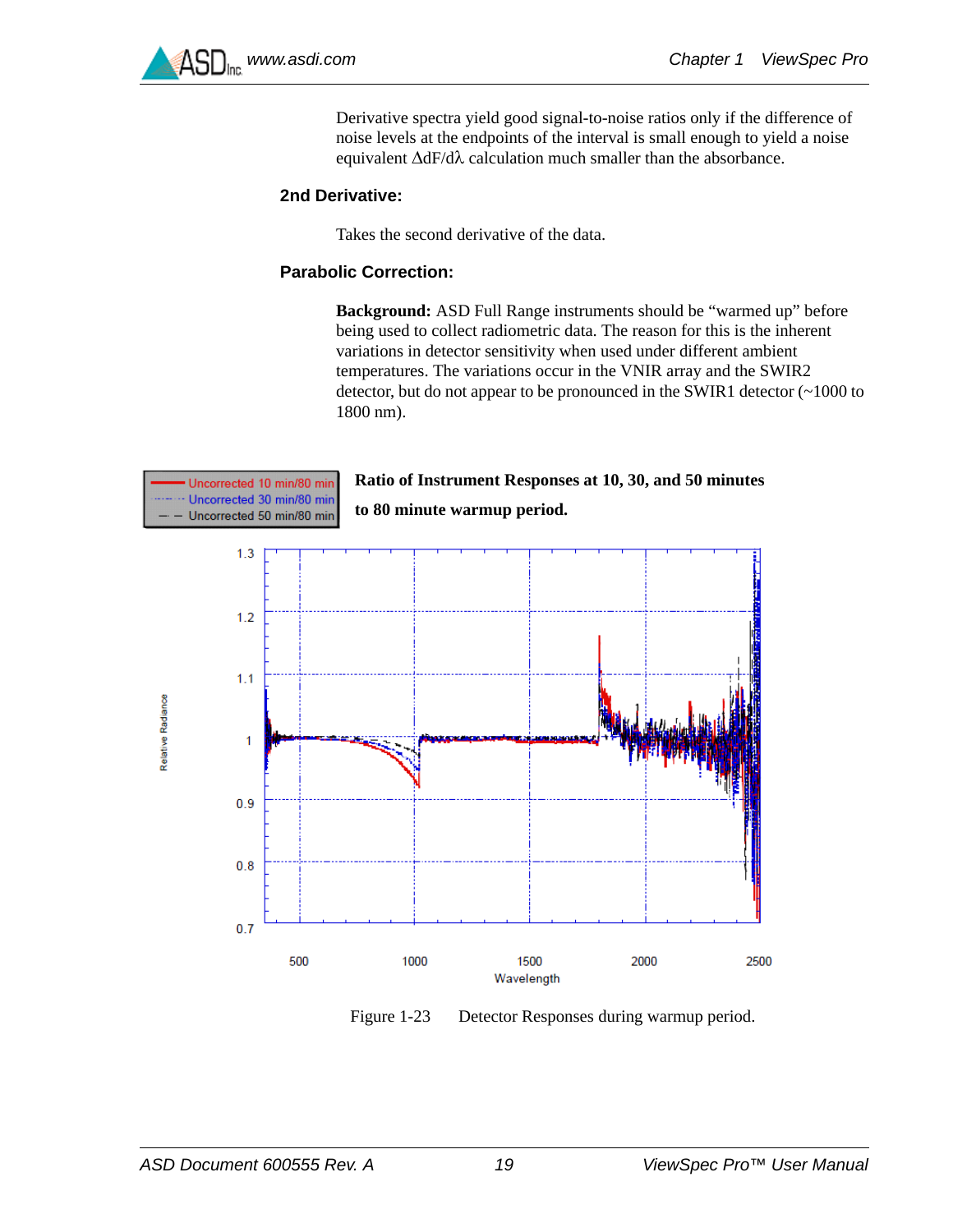A sufficient warmup period can be difficult to achieve when the instrument is used in the field – particularly when using battery power alone. The stability of the SWIR1 detector offers a possible solution: Using the endpoints of SWIR1 and the shape of the response change curves, it is possible to mathematically characterize and adjust for the temperature-dependent sensitivities of the two variable ranges.

[Since the varying spectral regions appear somewhat parabolic, a pair of partial](ftp://ftp.asdi.com/Technical%20Documents/pcorrect.pdf)  parabolas inserted into what otherwise is an identity matrix can be used to correct the temperature sensitive channels. This is known as Parabolic Correction (see ftp://ftp.asdi.com/Technical Documents/pcorrect.pdf for further details).

This process integrates data by applying parabolic corrections at the splice point between the spectrometers for radiance and irradiance only. Input files selected for this process must be ASD binary Radiance or Irradiance files.

During this operation the following dialog will be displayed:

| <b>VNIR Vertex</b>                                                                                                                                                |              |
|-------------------------------------------------------------------------------------------------------------------------------------------------------------------|--------------|
| C:\Projects\VIEWSPECPRO\NEDL\SNR00004.asd.rad<br>350 nm is the Starting Wavelength<br>1000nm is the First Splice Wavelength<br>Enter a Valid VNIR Vertex Location | OΚ<br>Cancel |
|                                                                                                                                                                   |              |

Figure 1-24 Splice Point Vertex window.

Choose the VNIR vertex point (wavelength) for the parabolic correction. Then choose the SWIR2 vertex for its parabolic correction.

#### <span id="page-22-2"></span>**Splice Correction:**

A bias value is calculated for the VNIR and SWIR2 regions and they are offset to match the SWIR1 at the splice point. This is usually done only for presentations and documentation or when using data to match against a spectral library, it is not meant to correct the data.

#### <span id="page-22-0"></span>**Lambda Integration:**

Integrates or averages wavelengths over a certain area that is set by the end user.

#### <span id="page-22-1"></span>**Quantum Intensity:**

Converts from Irradiance ( $w/m^2/nm/sr$ ) to Micro Einsteins  $(\mu E/s/m^2/nm)$ .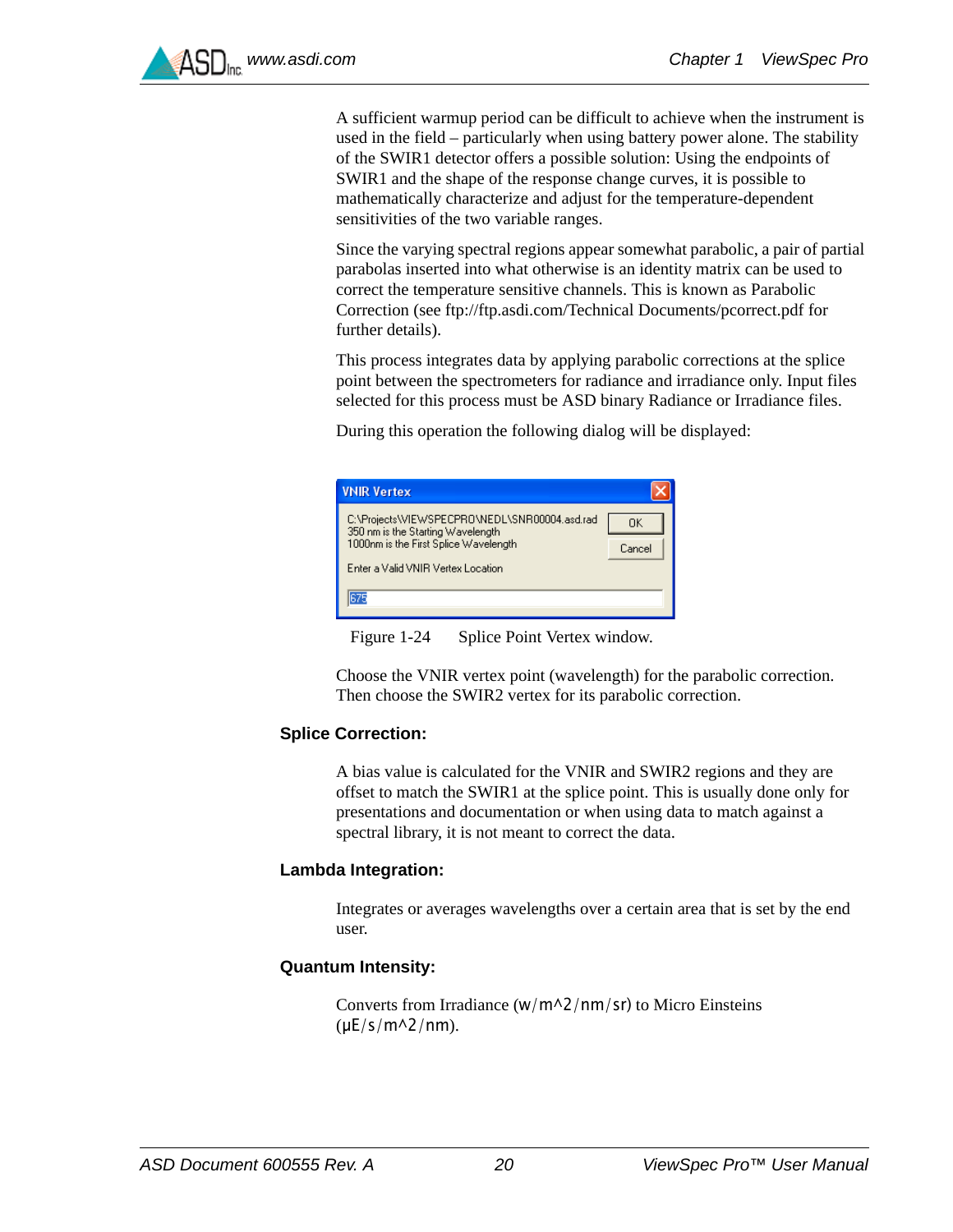

#### <span id="page-23-0"></span>**Interpolate:**

Interpolates data to 1 nm intervals and will truncate data to a user specified spectral range. This feature is especially useful for Dual UV/VNIR target and reference comparisons. Input files selected for this process must be ASD binary data files.

When interpolation is complete, the following dialog will be displayed:



Figure 1-25 Interpolation Result window.

#### <span id="page-23-2"></span>**Statistics:**

This process applies standard statistical functions; Mean, Median and Standard Deviation to the selected files. Mean, Standard Deviation, and Median distinguishes the noise of each spectrometer. These statistical operations cannot be performed on single files.



Figure 1-26 Statistics window.

#### <span id="page-23-1"></span>**NEDL:**

Noise Equivalent Delta Radiance- a measure of sensor performance and radiometric precision.

To collect data for the NEDL (Noise Equivalent change in Radiance) properties of the instrument, no foreoptic is attached, in the configuration for calibration with bare fiber, at 10 spectrum averaging. 30 spectra are saved and the standard deviations from the means at all channels are calculated and converted to radiance data. This data will tell what the true performance of the unit is like and that it is meeting noise specifications.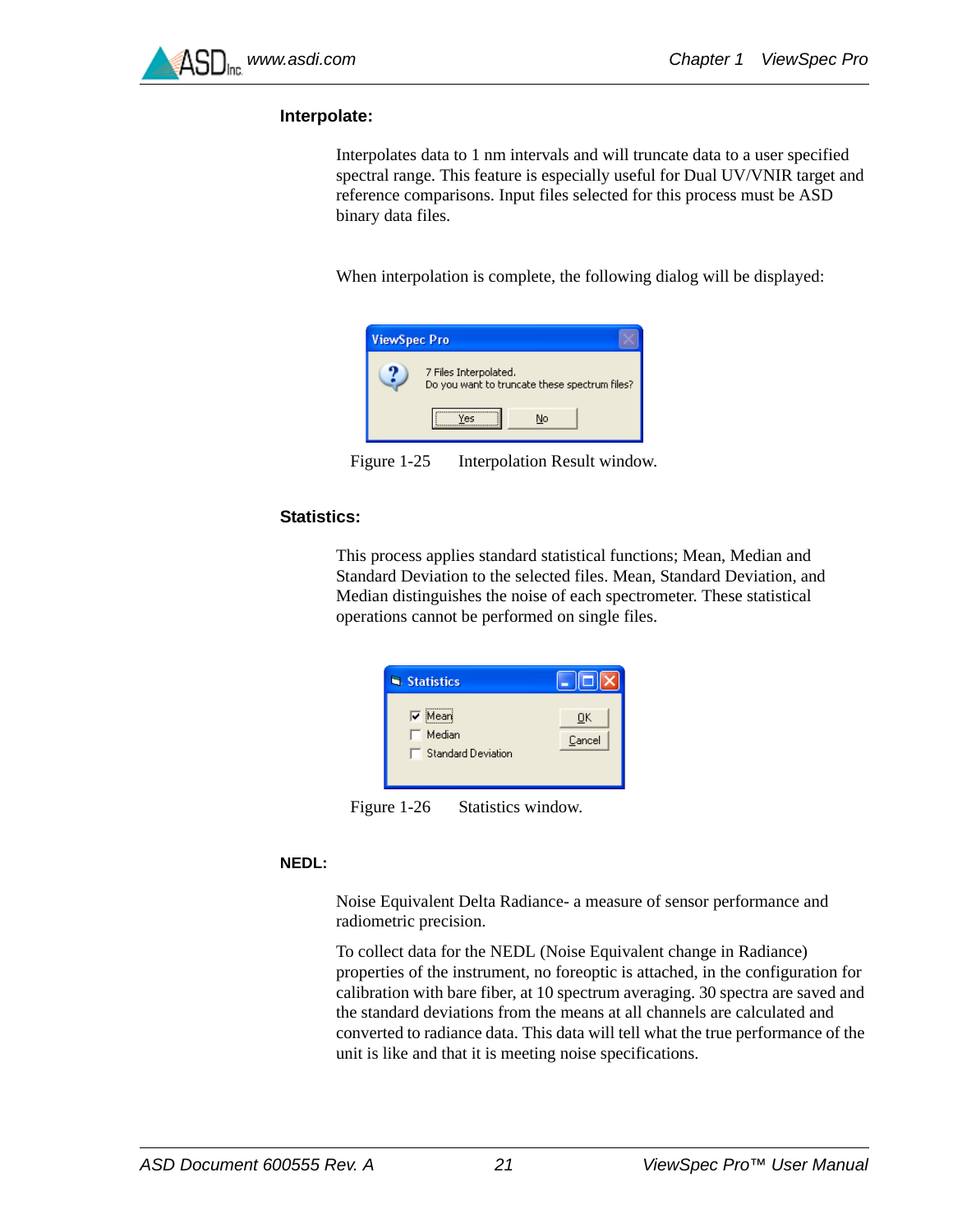

#### <span id="page-24-0"></span>**ASCII Export:**

This process converts data files into ASCII text files. Files can be exported Individually or similar files can be combined into an array and conveniently output as a single file. Header data can also be included with the data files or exported independently. Files exported with this utility can be imported into many analysis, spreadsheet or database programs.

When ASCII Export is selected, the following Dialog Box is displayed:

| <b>ASCII Export</b>                            |                               |  |  |  |
|------------------------------------------------|-------------------------------|--|--|--|
| Data Format for lasd files only                |                               |  |  |  |
| $\odot$ DN<br>$\bigcirc$ Reflectance           | ○ Radiance/Irradiance         |  |  |  |
| <b>Absolute</b><br>$O$ Log 1/R                 | Parabolic Correct             |  |  |  |
| $\bigcirc$ Transmittance<br>$\bigcirc$ Log 1/T |                               |  |  |  |
| Derivative                                     |                               |  |  |  |
| ⊙None O1st<br>$\bigcirc$ 2nd                   | Set Derivative Gap            |  |  |  |
| <b>Headers</b>                                 | Data Organization             |  |  |  |
| Print Header Information                       | ⊙ Columns                     |  |  |  |
| Print ONLY Header Information                  | ◯ Rows                        |  |  |  |
| X-Axis                                         |                               |  |  |  |
| <b>▽</b> Print X-Axis                          | <b>Field Seperator</b><br>Tab |  |  |  |
| ⊙ Wavelength                                   |                               |  |  |  |
| $\bigcirc$ Channel #                           | Output to a Single File       |  |  |  |
| Column Title                                   |                               |  |  |  |
| □ Print Column Title                           |                               |  |  |  |
| ⊙ Print FileName(s) at Top of Column           |                               |  |  |  |
| ◯ Print Collect Time(s) at Top of Column       |                               |  |  |  |
|                                                |                               |  |  |  |
| <b>Print Description/Note</b>                  |                               |  |  |  |
|                                                |                               |  |  |  |
|                                                |                               |  |  |  |
|                                                |                               |  |  |  |
|                                                |                               |  |  |  |
|                                                |                               |  |  |  |
| OK                                             | Cancel                        |  |  |  |

Figure 1-27 ASCII Export window.

#### <span id="page-24-1"></span>**Import ASCII X,Y:**

Converts XY (wavelength, data value) text file to ASD binary file format.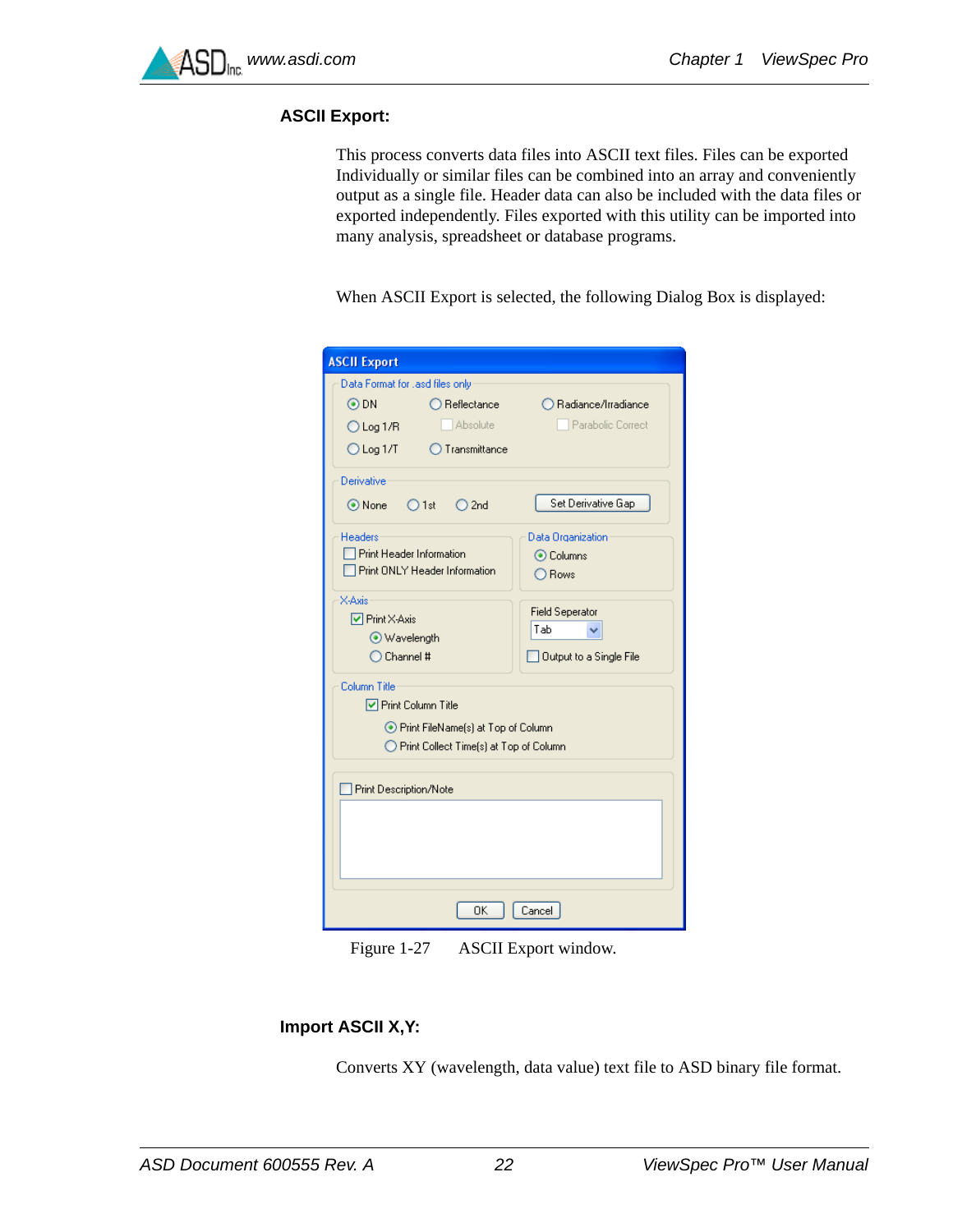

#### <span id="page-25-1"></span>**Jcamp-DX Export:**

This process converts data files into JCAMP-DX text files. Files can be exported Individually or similar files can be combined into an array and conveniently output as a single file. Header data can not be exported in JCAMP-DX format. Files exported with this utility can be imported into many Chemometrics and multivariate analysis programs such as The Unscrambler from CAMO or GRAMS/32 from Galactic Industries. Contact the marketing department at ASD (303-444-6522) for more information about the application of this technology.

The following dialog box is shown when JCAMP-DX is selected.

| <b>ViewSpec Pro</b>                                                                                                |               |  |  |  |  |  |  |
|--------------------------------------------------------------------------------------------------------------------|---------------|--|--|--|--|--|--|
| ViewSpec Pro can create a single JCAMP-DX file from all the selected files<br>Would you like to make a single file |               |  |  |  |  |  |  |
|                                                                                                                    | Yes<br>Cancel |  |  |  |  |  |  |

Figure 1-28 Jcamp-DX Export window.

#### <span id="page-25-0"></span>**Custom…:**

Several functions have been provided to enable some limited data manipulation. These functions will multiply, divide, add or subtract the data in the selected binary data file(s) by a constant OR by the data in a single binary data file. At this time, it is NOT possible to select the input files into the denominator of a ratio (divide) operation.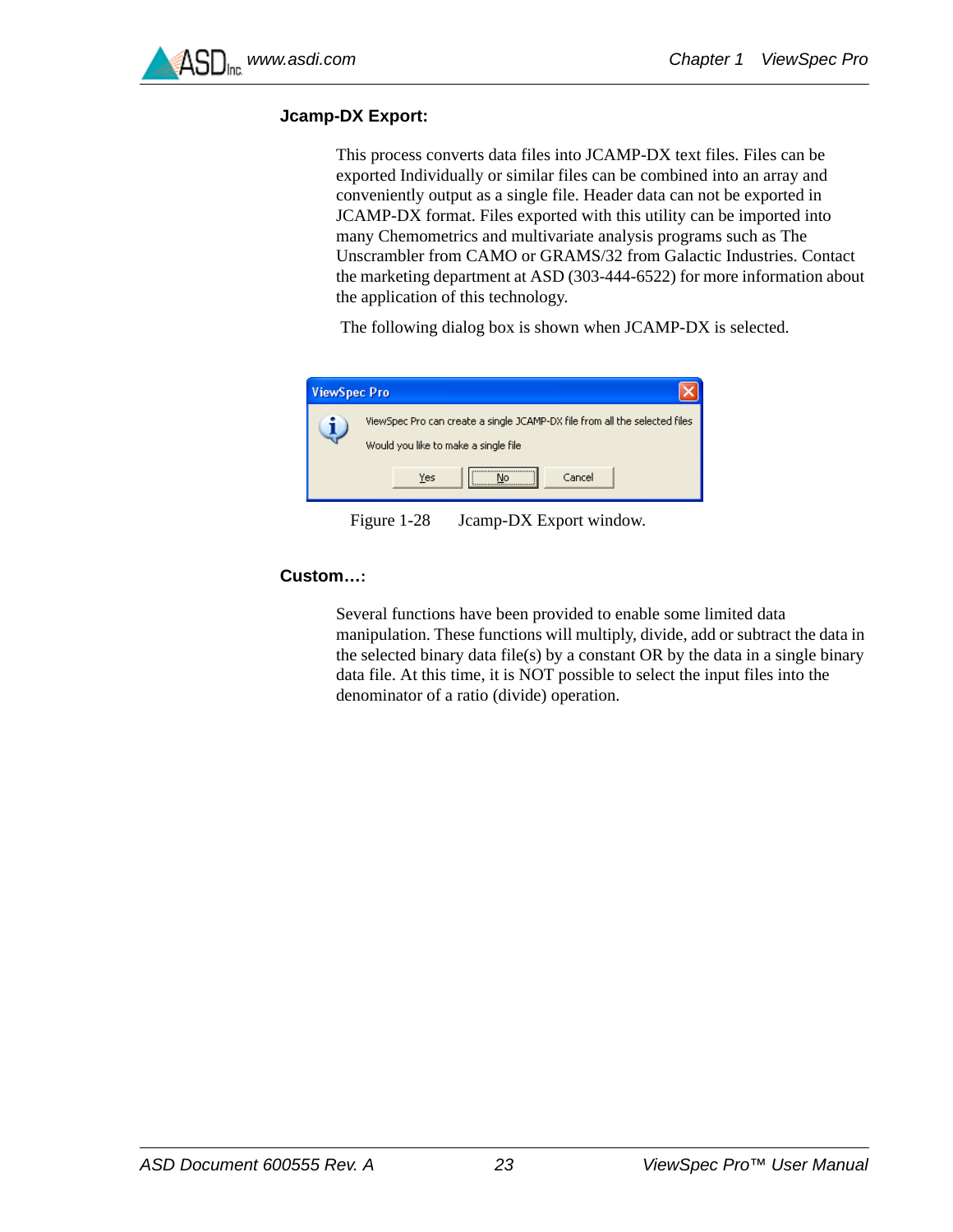

| <b>N</b> Custom Functions |                       |            |       |        |
|---------------------------|-----------------------|------------|-------|--------|
| Operation                 |                       |            |       |        |
|                           | C Ratio               | C Multiply |       | 0K     |
|                           | C Add                 | C Subtract |       | Cancel |
| Data Source               |                       |            |       |        |
|                           |                       |            |       |        |
| $C$ File                  |                       |            |       |        |
| C Constant                |                       |            |       |        |
|                           |                       |            |       |        |
|                           | C Corresponding Files |            |       |        |
|                           |                       |            |       |        |
|                           |                       |            |       |        |
|                           |                       |            |       |        |
|                           |                       |            |       |        |
|                           |                       |            |       |        |
|                           |                       |            |       |        |
|                           |                       |            |       |        |
|                           |                       |            |       |        |
|                           |                       | Add        | Clear |        |
|                           |                       |            |       |        |

Figure 1-29 Custom Functions window.